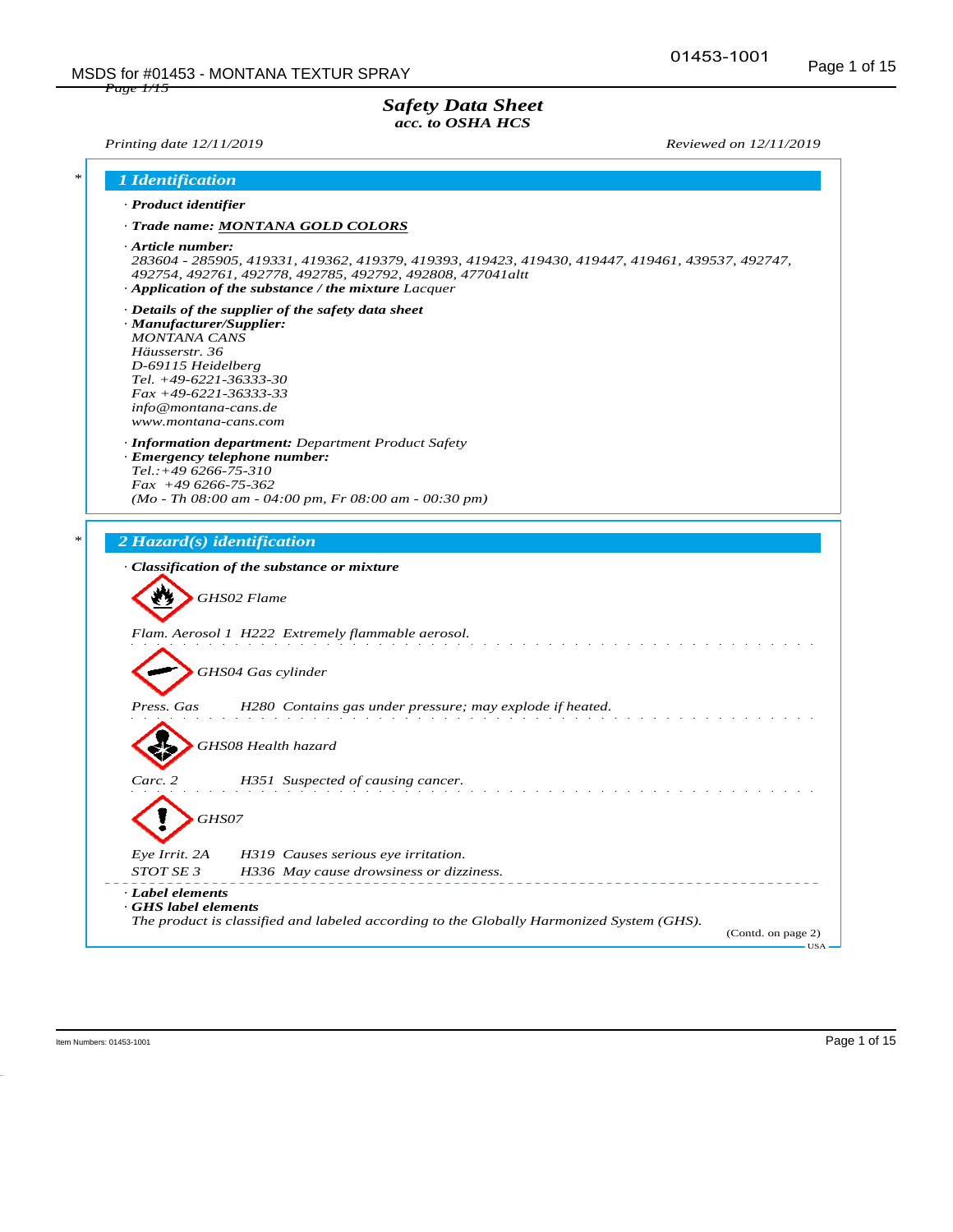MSDS for #01453 - MONTANA TEXTUR SPRAYC. to OSHA HCS THE RESOLUTION CONTROL Page 2 of 15 *acc. to OSHA HCS*

*Printing date 12/11/2019 Reviewed on 12/11/2019*

| Trade name: MONTANA GOLD COLORS                                                                                       |                    |
|-----------------------------------------------------------------------------------------------------------------------|--------------------|
| · Hazard pictograms                                                                                                   | (Contd. of page 1) |
|                                                                                                                       |                    |
|                                                                                                                       |                    |
| GHS02<br>GHS04<br>GHS07<br>GHS08                                                                                      |                    |
| · <b>Signal word Danger</b>                                                                                           |                    |
| · Hazard-determining components of labeling:                                                                          |                    |
| ethyl acetate                                                                                                         |                    |
| titanium dioxide<br>acetone                                                                                           |                    |
| Hydrocarbons, C9, aromatics                                                                                           |                    |
| · Hazard statements                                                                                                   |                    |
| H222 Extremely flammable aerosol.                                                                                     |                    |
| H280 Contains gas under pressure; may explode if heated.                                                              |                    |
| H319 Causes serious eye irritation.                                                                                   |                    |
| H351 Suspected of causing cancer.                                                                                     |                    |
| H336 May cause drowsiness or dizziness.                                                                               |                    |
| · Precautionary statements                                                                                            |                    |
| P210<br>Keep away from heat/sparks/open flames/hot surfaces. - No smoking.                                            |                    |
| <i>P211</i><br>Do not spray on an open flame or other ignition source.                                                |                    |
| P251<br>Pressurized container: Do not pierce or burn, even after use.                                                 |                    |
| P <sub>260</sub><br>Do not breathe spray.<br>P280<br>Wear protective gloves / eye protection.                         |                    |
| P <sub>2</sub> 85<br>In case of inadequate ventilation wear respiratory protection.                                   |                    |
| $P302+P352$ If on skin: Wash with plenty of soap and water.                                                           |                    |
| P312<br>Call a poison center/doctor if you feel unwell.                                                               |                    |
| P410+P412 Protect from sunlight. Do not expose to temperatures exceeding $50^{\circ}$ C/122 $^{\circ}$ F.             |                    |
| <i>P501</i><br>Dispose of contents/container in accordance with local/regional/national/international<br>regulations. |                    |
| · Classification system:                                                                                              |                    |
| $\cdot$ NFPA ratings (scale 0 - 4)                                                                                    |                    |
| $Health = 2$                                                                                                          |                    |
| $Fire = 4$                                                                                                            |                    |
| $Reactivity = 3$                                                                                                      |                    |
| $\cdot$ HMIS-ratings (scale $0 - 4$ )                                                                                 |                    |
| <b>HEALTH</b><br>$\overline{2}$                                                                                       |                    |
| $Health = 2$<br>$\sqrt{4}$<br>$Fire = 4$<br><b>FIRE</b>                                                               |                    |
| $Reactivity = 3$<br>REACTIVITY <sup>3</sup>                                                                           |                    |
|                                                                                                                       |                    |
| Other hazards                                                                                                         |                    |
| · Results of PBT and vPvB assessment                                                                                  |                    |
| · <b>PBT</b> : Not applicable.                                                                                        |                    |
| $\cdot$ vPvB: Not applicable.                                                                                         |                    |
|                                                                                                                       |                    |
| 3 Composition/information on ingredients                                                                              |                    |
| · Chemical characterization: Mixtures                                                                                 |                    |
| · Description: Mixture of the substances listed below with nonhazardous additions.                                    |                    |
| · Dangerous components:                                                                                               |                    |
| CAS: 115-10-6<br>dimethyl ether                                                                                       | $12.5 - 20\%$      |
| EINECS: 204-065-8<br>$\bigotimes$ Flam. Gas 1, H220                                                                   |                    |
| Index number: 603-019-00-8<br>Press. Gas, H280                                                                        |                    |
|                                                                                                                       | (Contd. on page 3) |

Item Numbers: 01453-1001 Page 2 of 15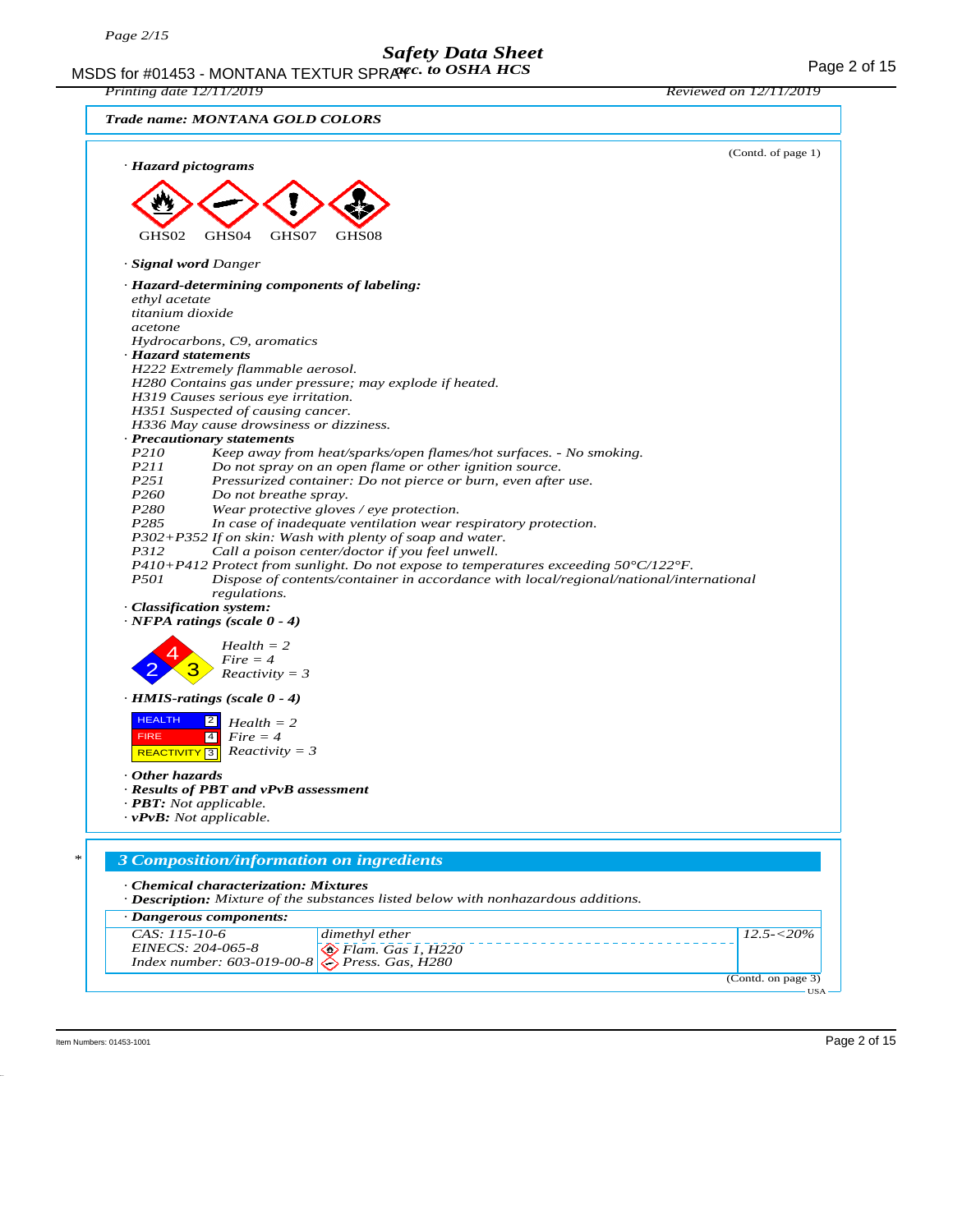MSDS for #01453 - MONTANA TEXTUR SPRAYC. to OSHA HCS **Acceleration of the CALITA** Page 3 of 15

*Printing date 12/11/2019 Reviewed on 12/11/2019*

#### *Trade name: MONTANA GOLD COLORS*

|                                    |                                                                                            | (Contd. of page 2)  |
|------------------------------------|--------------------------------------------------------------------------------------------|---------------------|
| $CAS: 141-78-6$                    | ethyl acetate                                                                              | $12.5 - 20\%$       |
| EINECS: 205-500-4                  | $\bigotimes$ Flam. Lig. 2, H225                                                            |                     |
| Index number: 607-022-00-5         | $\bigotimes$ Eye Irrit. 2A, H319; STOT SE 3, H336                                          |                     |
| $CA\overline{S: 67-64-1}$          | acetone                                                                                    | $5 - 10\%$          |
| EINECS: 200-662-2                  | <b>◆ Flam.</b> Lig. 2, H225                                                                |                     |
| Index number: 606-001-00-8         | $\bigotimes$ Eye Irrit. 2A, H319; STOT SE 3, H336                                          |                     |
| $CAS: 74-98-6$                     | propane                                                                                    | $5 - 10\%$          |
| EINECS: 200-827-9                  | $\bigotimes$ Flam. Gas 1. H220                                                             |                     |
| Index number: 601-003-00-5         | $\bigotimes$ Press. Gas, H280                                                              |                     |
| CAS: 106-97-8                      | butane                                                                                     | $5 - 10\%$          |
| EINECS: 203-448-7                  | $\diamondsuit$ Flam. Gas 1, H220                                                           |                     |
| Index number: $601 - 004 - 00 - 0$ | $\bigotimes$ Press. Gas, H280                                                              |                     |
| CAS: 64742-95-6                    | Hydrocarbons, C9, aromatics                                                                | $2.5 - 5\%$         |
| EC number: 918-668-5               | $\diamondsuit$ Flam. Liq. 3, H226<br>$\diamond$ Asp. Tox. 1, H304                          |                     |
|                                    | STOT SE 3, H335-H336                                                                       |                     |
| $CAS: 13463-67-7$                  | titanium dioxide                                                                           | $2.5 - 5\%$         |
| EINECS: 236-675-5                  | $\otimes$ Carc. 2, H351                                                                    |                     |
| CAS: 108-65-6                      |                                                                                            | $2.5 - 5\%$         |
| EINECS: 203-603-9                  | 2-methoxy-1-methylethyl acetate                                                            |                     |
| Index number: 607-195-00-7         | <b>◆ Flam.</b> Lig. 3, H226<br><i>&lt;े STOT SE 3, H336</i>                                |                     |
| CAS: 1330-20-7                     | xylene                                                                                     | $2.5 - 5\%$         |
| EC number: 905-588-0               |                                                                                            |                     |
| Index number: 601-022-00-9         | <b>◆ Flam. Liq. 3, H226</b><br>Acute Tox. 4, H312; Acute Tox. 4, H332; Skin Irrit. 2, H315 |                     |
| CAS: 9004-70-0                     | cellulose nitrate                                                                          | $2.5 - 5\%$         |
|                                    | $\otimes$ Flam. Sol. 1, H228                                                               |                     |
| $CAS: 75-28-5$                     | isobutane                                                                                  | $< 2.5\%$           |
| EINECS: 200-857-2                  | $\otimes$ Flam. Gas 1. H220                                                                |                     |
| Index number: 601-004-00-0         | $\diamond$ Press. Gas, H280                                                                |                     |
| $CAS: 67-63-0$                     | $propan-2-ol$                                                                              | $\overline{<}2.5\%$ |
| EINECS: 200-661-7                  | $\otimes$ Flam. Liq. 2, H225                                                               |                     |
| Index number: $603 - 117 - 00 - 0$ | $\bigotimes$ Eye Irrit. 2A, H319; STOT SE 3, H336                                          |                     |
|                                    |                                                                                            |                     |

*· Additional information:*

*The content of Benzene (EINECS-Nr. 200-753-7) in the ingredients is less than 0,1% (Note P Annex 1A 1272/2008 EU), so the classification as carcinogen need not to apply.*

*Xylol: Enthält Ethylbenzol CAS 100-41-4*

#### *\* 4 First-aid measures*

- *· After inhalation: Supply fresh air; consult doctor in case of complaints.*
- *· After skin contact: Immediately wash with water and soap and rinse thoroughly.*
- *· After eye contact:*
- *Rinse opened eye for several minutes under running water. If symptoms persist, consult a doctor.*
- *· After swallowing: Drink copious amounts of water and provide fresh air. Immediately call a doctor.*
- *· Information for doctor:*
- *· Most important symptoms and effects, both acute and delayed No further relevant information available. · Indication of any immediate medical attention and special treatment needed*
- *No further relevant information available.*

(Contd. on page 4)

USA

*<sup>·</sup> Description of first aid measures*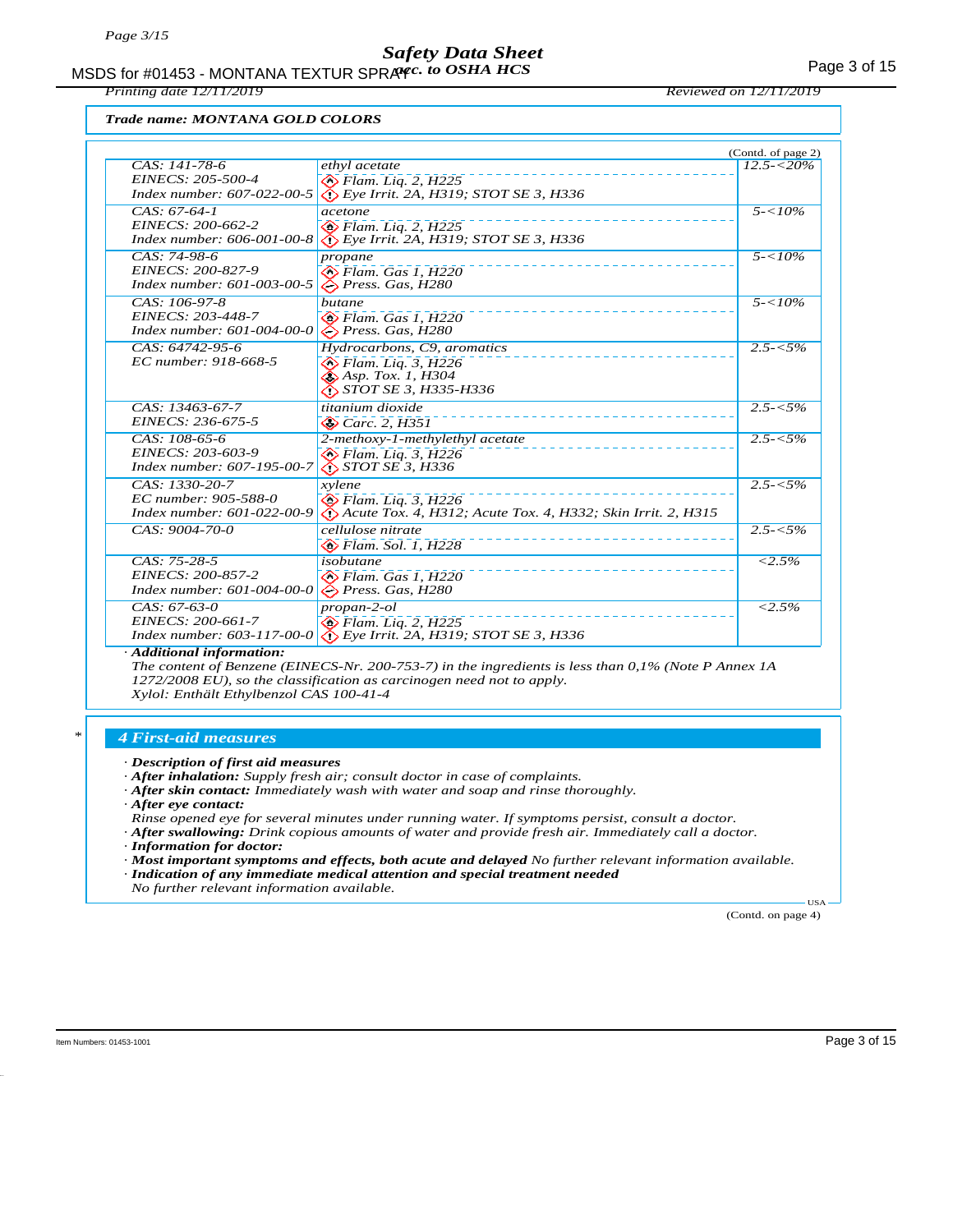MSDS for #01453 - MONTANA TEXTUR SPRAYC. to OSHA HCS **Acceleration of the CALITA** Page 4 of 15

*Printing date 12/11/2019 Reviewed on 12/11/2019*

*Trade name: MONTANA GOLD COLORS*

(Contd. of page 3)

| <b>5 Fire-fighting measures</b> |  |  |
|---------------------------------|--|--|
|                                 |  |  |

- *· Extinguishing media*
- *· Suitable extinguishing agents:*
- *CO2, extinguishing powder or water spray. Fight larger fires with water spray or alcohol resistant foam. Use fire fighting measures that suit the environment.*
- *· Special hazards arising from the substance or mixture*
- *During heating or in case of fire poisonous gases are produced.*

*· Personal precautions, protective equipment and emergency procedures*

- *· Advice for firefighters*
- *· Protective equipment: Mouth respiratory protective device.*

#### *\* 6 Accidental release measures*

- *Mount respiratory protective device. Wear protective equipment. Keep unprotected persons away. · Environmental precautions: Do not allow to enter sewers/ surface or ground water. · Methods and material for containment and cleaning up: Dispose contaminated material as waste according to item 13. Ensure adequate ventilation. · Reference to other sections See Section 7 for information on safe handling. See Section 8 for information on personal protection equipment. See Section 13 for disposal information. · Protective Action Criteria for Chemicals · PAC-1: 115-10-6 dimethyl ether 3,000 ppm 141-78-6 ethyl acetate 1,200 ppm 67-64-1 acetone 200 ppm 74-98-6 propane 5500\* ppm 106-97-8 butane 5500\* ppm 13463-67-7 titanium dioxide 30 mg/m³ 108-65-6 2-methoxy-1-methylethyl acetate 50 ppm 1330-20-7 xylene, mixture of isomers 130 ppm 75-28-5 isobutane 5500\* ppm*
	- *103-23-1 Di-(2-ethylhexyl) adipate 17 mg/m³ 67-63-0 propan-2-ol 400 ppm 7631-86-9 silicon dioxide, chemically prepared 18 mg/m³ 9002-88-4 Polyethylene low density 16 mg/m³ 100-41-4 ethylbenzene 33 ppm 123-86-4 n-butyl acetate 5 ppm 85-44-9 phthalic anhydride 18 mg/m³ 14808-60-7 Quartz (SiO2) 0.075 mg/m³ 70657-70-4 2-methoxypropyl acetate 50 ppm 100-42-5 styrene 20 ppm 111-66-0 oct-1-ene 40 ppm · PAC-2: 115-10-6 dimethyl ether 3800\* ppm 141-78-6 ethyl acetate 1,700 ppm 67-64-1 acetone 3200\* ppm*
- 

(Contd. on page 5)

USA

# *\* 5 Fire-fighting measures*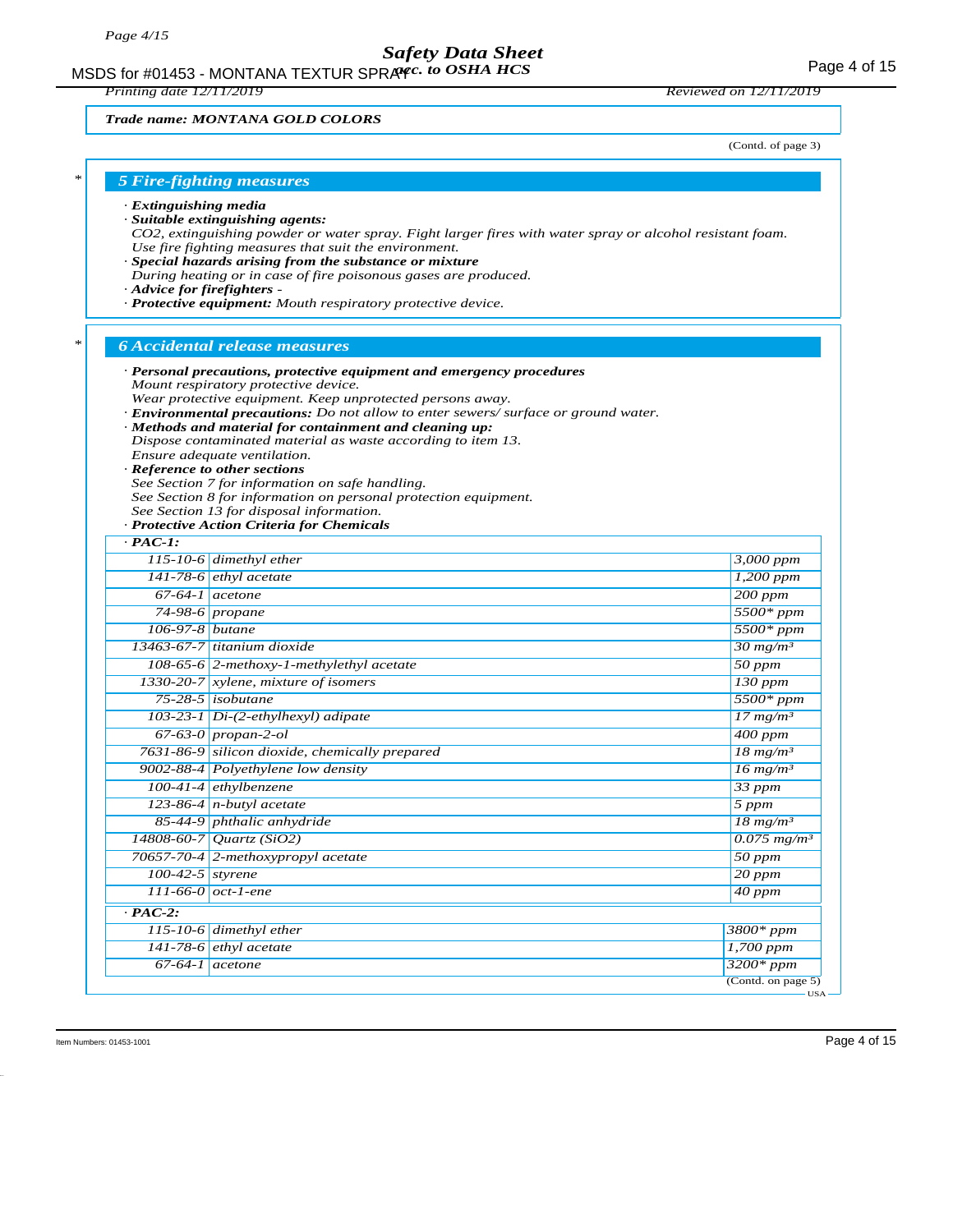MSDS for #01453 - MONTANA TEXTUR SPRAYC. to OSHA HCS **Acceleration of the CALITA** Page 5 of 15

*Printing date 12/11/2019 Reviewed on 12/11/2019*

#### *Trade name: MONTANA GOLD COLORS*

|                    |                                                | (Contd. of page 4)                              |
|--------------------|------------------------------------------------|-------------------------------------------------|
|                    | 74-98-6 propane                                | 17000** ppm                                     |
| $106-97-8$ butane  |                                                | $17000**$ ppm                                   |
|                    | 13463-67-7 titanium dioxide                    | 330 $mg/m^3$                                    |
|                    | 108-65-6 2-methoxy-1-methylethyl acetate       | $1,000$ ppm                                     |
|                    | 1330-20-7 xylene, mixture of isomers           | $920*ppm$                                       |
|                    | $75-28-5$ isobutane                            | $17000**ppm$                                    |
|                    | 103-23-1 Di-(2-ethylhexyl) adipate             | $180$ mg/m <sup>3</sup>                         |
|                    | 67-63-0 propan-2-ol                            | $2000*ppm$                                      |
|                    | 7631-86-9 silicon dioxide, chemically prepared | 740 mg/m <sup>3</sup>                           |
|                    | 9002-88-4 Polyethylene low density             | $170$ mg/m <sup>3</sup>                         |
|                    | $100-41-4$ ethylbenzene                        | $1100*$ ppm                                     |
|                    | 123-86-4 $n$ -butyl acetate                    | $200$ ppm                                       |
|                    | 85-44-9 phthalic anhydride                     | 56 mg/m <sup>3</sup>                            |
|                    | 14808-60-7 Quartz (SiO2)                       | $33$ mg/m <sup>3</sup>                          |
|                    | 70657-70-4 2-methoxypropyl acetate             | $1,000$ ppm                                     |
| $100-42-5$ styrene |                                                | $130$ ppm                                       |
|                    | $111-66-0$ oct-1-ene                           | $800*ppm$                                       |
| $\cdot$ PAC-3:     |                                                |                                                 |
|                    | $115-10-6$ dimethyl ether                      | $7200*ppm$                                      |
|                    | 141-78-6 $ethyl$ acetate                       | $10000**ppm$                                    |
|                    | $67-64-1$ acetone                              | $5700*ppm$                                      |
|                    | 74-98-6 propane                                | 33000*** ppm                                    |
| 106-97-8 butane    |                                                | $53000***$ ppm                                  |
|                    | 13463-67-7 titanium dioxide                    | $2,000$ mg/m <sup>3</sup>                       |
|                    | 108-65-6 2-methoxy-1-methylethyl acetate       | $5000*$ ppm                                     |
|                    | 1330-20-7 xylene, mixture of isomers           | $2500*ppm$                                      |
|                    | $75-28-5$ isobutane                            | 53000*** ppm                                    |
|                    | 103-23-1 Di-(2-ethylhexyl) adipate             | $1,100$ mg/m <sup>3</sup>                       |
|                    | $67-63-0$ propan-2-ol                          | $12000**$ ppm                                   |
|                    | 7631-86-9 silicon dioxide, chemically prepared | $4,500$ mg/m <sup>3</sup>                       |
|                    | 9002-88-4 Polyethylene low density             | $1,000$ mg/m <sup>3</sup>                       |
|                    | 100-41-4 ethylbenzene                          | $1800*ppm$                                      |
|                    | 123-86-4 n-butyl acetate                       | $3000*ppm$                                      |
|                    | 85-44-9 phthalic anhydride                     | $10,000$ mg/m <sup>3</sup>                      |
|                    | 14808-60-7 Quartz (SiO2)                       | $\frac{200 \text{ mg/m}^3}{200 \text{ mg/m}^3}$ |
|                    | 70657-70-4 2-methoxypropyl acetate             | 5,000 ppm                                       |
| $100-42-5$ styrene |                                                | $1100*ppm$                                      |
|                    | $111-66-0$ oct-1-ene                           | $2000*ppm$                                      |

#### *\* 7 Handling and storage*

*· Handling:*

*· Precautions for safe handling Ensure good ventilation/exhaustion at the workplace.*

- *· Information about protection against explosions and fires:*
- *Keep ignition sources away Do not smoke.*

*Keep respiratory protective device available.*

(Contd. on page 6) USA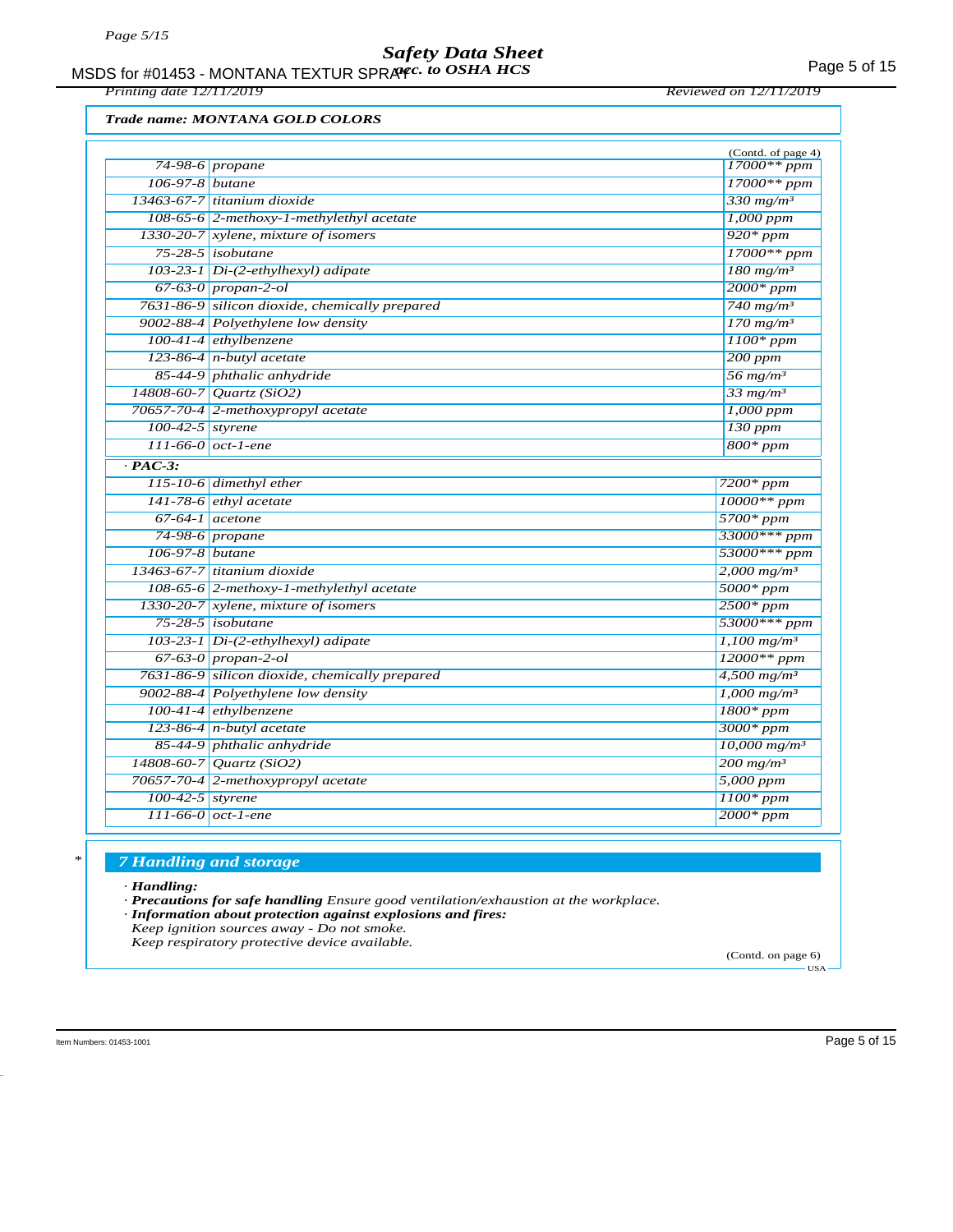MSDS for #01453 - MONTANA TEXTUR SPRAYC. to OSHA HCS **Acceleration of the CALITA** Page 6 of 15

*Printing date 12/11/2019 Reviewed on 12/11/2019*

(Contd. of page 5)

#### *Trade name: MONTANA GOLD COLORS*

- *· Conditions for safe storage, including any incompatibilities*
- *· Storage:*
- *· Requirements to be met by storerooms and receptacles:*
- *Observe official regulations on storing packagings with pressurized containers.*
- *· Information about storage in one common storage facility: Not required.*
- *· Further information about storage conditions: Keep receptacle tightly sealed.*

*· Storage class: 2 B*

*· Specific end use(s) No further relevant information available.*

#### *\* 8 Exposure controls/personal protection*

*· Additional information about design of technical systems: No further data; see item 7.*

| Control parameters                                                     |                                                                                                           |  |  |  |  |
|------------------------------------------------------------------------|-----------------------------------------------------------------------------------------------------------|--|--|--|--|
| Components with limit values that require monitoring at the workplace: |                                                                                                           |  |  |  |  |
|                                                                        | 115-10-6 dimethyl ether                                                                                   |  |  |  |  |
|                                                                        | WEEL Long-term value: 1000 ppm                                                                            |  |  |  |  |
|                                                                        | 141-78-6 ethyl acetate                                                                                    |  |  |  |  |
| PEL                                                                    | Long-term value: $1400$ mg/m <sup>3</sup> , $400$ ppm                                                     |  |  |  |  |
| <b>REL</b>                                                             | Long-term value: $1400$ mg/m <sup>3</sup> , 400 ppm                                                       |  |  |  |  |
| TLV                                                                    | Long-term value: $1440$ mg/m <sup>3</sup> , 400 ppm                                                       |  |  |  |  |
|                                                                        | $67-64-1$ acetone                                                                                         |  |  |  |  |
| <b>PEL</b>                                                             | Long-term value: $2400$ mg/m <sup>3</sup> , 1000 ppm                                                      |  |  |  |  |
| REL                                                                    | Long-term value: 590 mg/m <sup>3</sup> , 250 ppm                                                          |  |  |  |  |
| <b>TLV</b>                                                             | Short-term value: $1187 \text{ mg/m}^3$ , 500 ppm                                                         |  |  |  |  |
|                                                                        | Long-term value: 594 mg/m <sup>3</sup> , 250 ppm                                                          |  |  |  |  |
|                                                                        | <b>BEI</b>                                                                                                |  |  |  |  |
|                                                                        | 74-98-6 propane                                                                                           |  |  |  |  |
| PEL                                                                    | Long-term value: 1800 mg/m <sup>3</sup> , 1000 ppm                                                        |  |  |  |  |
| <b>REL</b>                                                             | Long-term value: $1800$ mg/m <sup>3</sup> , 1000 ppm                                                      |  |  |  |  |
| TLV                                                                    | refer to Appendix F inTLVs&BEIs book; D, EX                                                               |  |  |  |  |
|                                                                        | 106-97-8 butane                                                                                           |  |  |  |  |
| <b>REL</b>                                                             | Long-term value: $1900$ mg/m <sup>3</sup> , 800 ppm                                                       |  |  |  |  |
| <b>TLV</b>                                                             | Short-term value: $2370$ mg/m <sup>3</sup> , 1000 ppm                                                     |  |  |  |  |
|                                                                        | (EX)                                                                                                      |  |  |  |  |
|                                                                        | 108-65-6 2-methoxy-1-methylethyl acetate                                                                  |  |  |  |  |
|                                                                        | WEEL Long-term value: 50 ppm                                                                              |  |  |  |  |
|                                                                        | 1330-20-7 xylene                                                                                          |  |  |  |  |
| <b>PEL</b>                                                             | Long-term value: $435 \text{ mg/m}^3$ , 100 ppm                                                           |  |  |  |  |
| REL                                                                    | Short-term value: $655$ mg/m <sup>3</sup> , 150 ppm<br>Long-term value: $435$ mg/m <sup>3</sup> , 100 ppm |  |  |  |  |
| <b>TLV</b>                                                             | Short-term value: $651$ mg/m <sup>3</sup> , 150 ppm                                                       |  |  |  |  |
|                                                                        | Long-term value: $434$ mg/m <sup>3</sup> , 100 ppm<br><b>BEI</b>                                          |  |  |  |  |
|                                                                        | 75-28-5 isobutane                                                                                         |  |  |  |  |
| <b>TLV</b>                                                             | Short-term value: $2370$ mg/m <sup>3</sup> , 1000 ppm<br>(EX)                                             |  |  |  |  |
|                                                                        | $67 - 63 - 0$ propan-2-ol                                                                                 |  |  |  |  |
| <b>PEL</b>                                                             | Long-term value: $980$ mg/m <sup>3</sup> , 400 ppm                                                        |  |  |  |  |
|                                                                        | (Contd. on page 7)                                                                                        |  |  |  |  |

Item Numbers: 01453-1001 Page 6 of 15

USA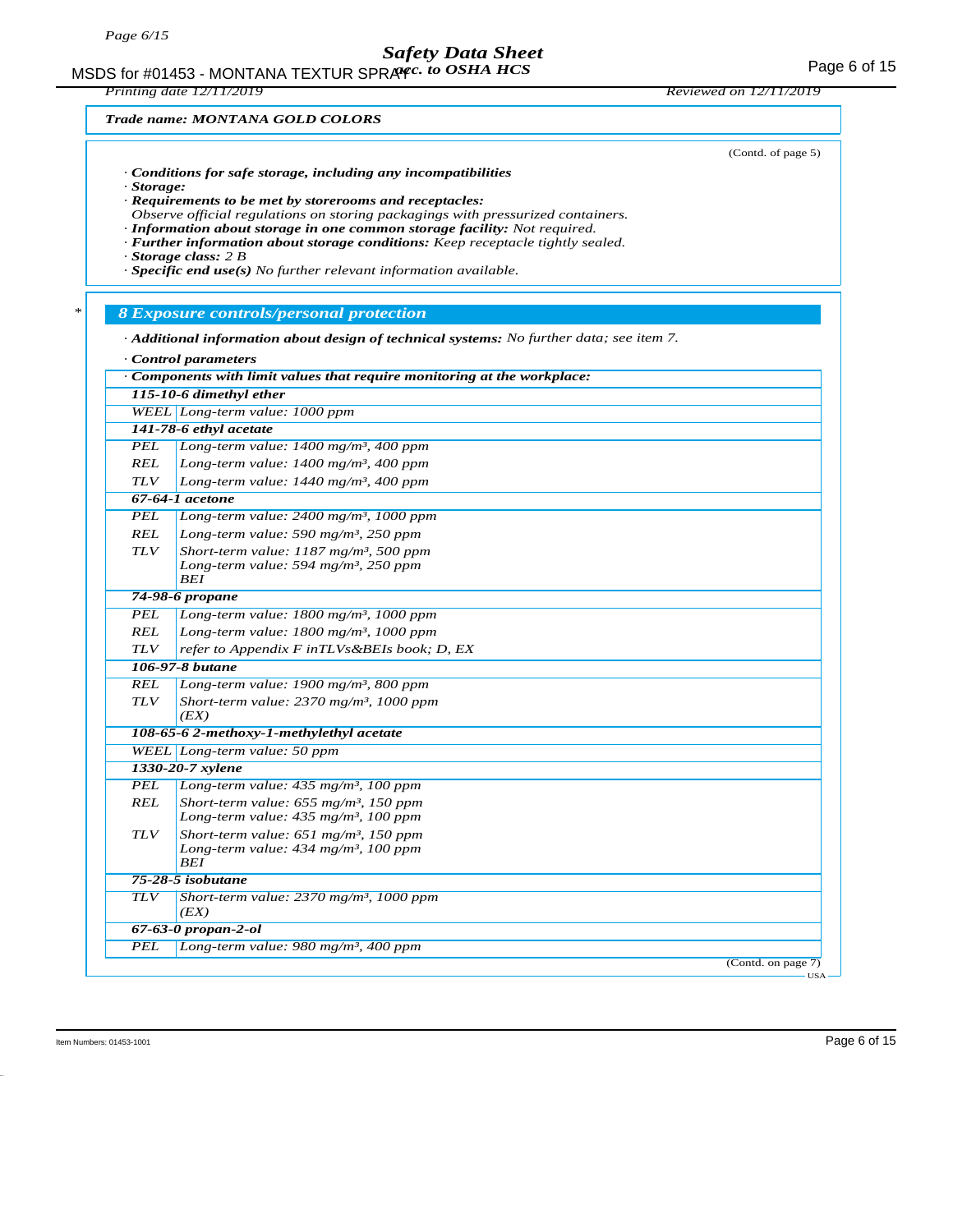*Printing date 12/11/2019 Reviewed on 12/11/2019*

| Short-term value: $1225$ mg/m <sup>3</sup> , 500 ppm<br>Long-term value: 980 mg/m <sup>3</sup> , 400 ppm<br>Short-term value: 984 mg/m <sup>3</sup> , 400 ppm<br>Long-term value: $492$ mg/m <sup>3</sup> , 200 ppm<br>BEI<br>· Ingredients with biological limit values:<br>67-64-1 acetone<br>BEI 50 $mg/L$<br>Medium: urine<br>Time: end of shift<br>Parameter: Acetone (nonspecific)<br>1330-20-7 xylene<br>BEI 1.5 $g/g$ creatinine<br>Medium: urine<br>Time: end of shift<br>Parameter: Methylhippuric acids<br>$67 - 63 - 0$ propan-2-ol<br>$BEI$ 40 mg/L<br>Medium: urine<br>Time: end of shift at end of workweek<br>Parameter: Acetone (background, nonspecific)<br>Additional information: The lists that were valid during the creation were used as basis.<br>· Exposure controls<br>· Personal protective equipment:<br>· General protective and hygienic measures:<br>Keep away from foodstuffs, beverages and feed.<br>Immediately remove all soiled and contaminated clothing.<br>Wash hands before breaks and at the end of work.<br>Do not inhale gases / fumes / aerosols.<br>Avoid contact with the eyes and skin.<br>Avoid contact with the eyes.<br>· Breathing equipment:<br>Not necessary if room is well-ventilated.<br>In case of brief exposure or low pollution use respiratory filter device. In case of intensive or longer exposure<br>use respiratory protective device that is independent of circulating air.<br>· Protection of hands:<br>In case of contact with spray dust protective gloves made of butyl shoud be used (min. 0.4 mm thick), e.g.<br>KCL Camatril, article no. 898 or similar products<br>Solvent resistant gloves<br>Due to missing tests no recommendation to the glove material can be given for the product/ the preparation/<br>the chemical mixture.<br>Protective gloves<br>The glove material has to be impermeable and resistant to the product/ the substance/ the preparation.<br>Selection of the glove material on consideration of the penetration times, rates of diffusion and the<br>degradation<br>· Material of gloves<br>Butyl rubber, BR<br>The selection of the suitable gloves does not only depend on the material, but also on further marks of quality<br>and varies from manufacturer to manufacturer. As the product is a preparation of several substances, the<br>resistance of the glove material can not be calculated in advance and has therefore to be checked prior to the<br><i>application.</i> |            | Trade name: MONTANA GOLD COLORS |
|----------------------------------------------------------------------------------------------------------------------------------------------------------------------------------------------------------------------------------------------------------------------------------------------------------------------------------------------------------------------------------------------------------------------------------------------------------------------------------------------------------------------------------------------------------------------------------------------------------------------------------------------------------------------------------------------------------------------------------------------------------------------------------------------------------------------------------------------------------------------------------------------------------------------------------------------------------------------------------------------------------------------------------------------------------------------------------------------------------------------------------------------------------------------------------------------------------------------------------------------------------------------------------------------------------------------------------------------------------------------------------------------------------------------------------------------------------------------------------------------------------------------------------------------------------------------------------------------------------------------------------------------------------------------------------------------------------------------------------------------------------------------------------------------------------------------------------------------------------------------------------------------------------------------------------------------------------------------------------------------------------------------------------------------------------------------------------------------------------------------------------------------------------------------------------------------------------------------------------------------------------------------------------------------------------------------------------------------------------------------------------------------------------------------------------------------------------------------------------------------|------------|---------------------------------|
|                                                                                                                                                                                                                                                                                                                                                                                                                                                                                                                                                                                                                                                                                                                                                                                                                                                                                                                                                                                                                                                                                                                                                                                                                                                                                                                                                                                                                                                                                                                                                                                                                                                                                                                                                                                                                                                                                                                                                                                                                                                                                                                                                                                                                                                                                                                                                                                                                                                                                              |            | (Contd. of page 6)              |
|                                                                                                                                                                                                                                                                                                                                                                                                                                                                                                                                                                                                                                                                                                                                                                                                                                                                                                                                                                                                                                                                                                                                                                                                                                                                                                                                                                                                                                                                                                                                                                                                                                                                                                                                                                                                                                                                                                                                                                                                                                                                                                                                                                                                                                                                                                                                                                                                                                                                                              | REL        |                                 |
|                                                                                                                                                                                                                                                                                                                                                                                                                                                                                                                                                                                                                                                                                                                                                                                                                                                                                                                                                                                                                                                                                                                                                                                                                                                                                                                                                                                                                                                                                                                                                                                                                                                                                                                                                                                                                                                                                                                                                                                                                                                                                                                                                                                                                                                                                                                                                                                                                                                                                              |            |                                 |
|                                                                                                                                                                                                                                                                                                                                                                                                                                                                                                                                                                                                                                                                                                                                                                                                                                                                                                                                                                                                                                                                                                                                                                                                                                                                                                                                                                                                                                                                                                                                                                                                                                                                                                                                                                                                                                                                                                                                                                                                                                                                                                                                                                                                                                                                                                                                                                                                                                                                                              | <b>TLV</b> |                                 |
|                                                                                                                                                                                                                                                                                                                                                                                                                                                                                                                                                                                                                                                                                                                                                                                                                                                                                                                                                                                                                                                                                                                                                                                                                                                                                                                                                                                                                                                                                                                                                                                                                                                                                                                                                                                                                                                                                                                                                                                                                                                                                                                                                                                                                                                                                                                                                                                                                                                                                              |            |                                 |
|                                                                                                                                                                                                                                                                                                                                                                                                                                                                                                                                                                                                                                                                                                                                                                                                                                                                                                                                                                                                                                                                                                                                                                                                                                                                                                                                                                                                                                                                                                                                                                                                                                                                                                                                                                                                                                                                                                                                                                                                                                                                                                                                                                                                                                                                                                                                                                                                                                                                                              |            |                                 |
|                                                                                                                                                                                                                                                                                                                                                                                                                                                                                                                                                                                                                                                                                                                                                                                                                                                                                                                                                                                                                                                                                                                                                                                                                                                                                                                                                                                                                                                                                                                                                                                                                                                                                                                                                                                                                                                                                                                                                                                                                                                                                                                                                                                                                                                                                                                                                                                                                                                                                              |            |                                 |
|                                                                                                                                                                                                                                                                                                                                                                                                                                                                                                                                                                                                                                                                                                                                                                                                                                                                                                                                                                                                                                                                                                                                                                                                                                                                                                                                                                                                                                                                                                                                                                                                                                                                                                                                                                                                                                                                                                                                                                                                                                                                                                                                                                                                                                                                                                                                                                                                                                                                                              |            |                                 |
|                                                                                                                                                                                                                                                                                                                                                                                                                                                                                                                                                                                                                                                                                                                                                                                                                                                                                                                                                                                                                                                                                                                                                                                                                                                                                                                                                                                                                                                                                                                                                                                                                                                                                                                                                                                                                                                                                                                                                                                                                                                                                                                                                                                                                                                                                                                                                                                                                                                                                              |            |                                 |
|                                                                                                                                                                                                                                                                                                                                                                                                                                                                                                                                                                                                                                                                                                                                                                                                                                                                                                                                                                                                                                                                                                                                                                                                                                                                                                                                                                                                                                                                                                                                                                                                                                                                                                                                                                                                                                                                                                                                                                                                                                                                                                                                                                                                                                                                                                                                                                                                                                                                                              |            |                                 |
|                                                                                                                                                                                                                                                                                                                                                                                                                                                                                                                                                                                                                                                                                                                                                                                                                                                                                                                                                                                                                                                                                                                                                                                                                                                                                                                                                                                                                                                                                                                                                                                                                                                                                                                                                                                                                                                                                                                                                                                                                                                                                                                                                                                                                                                                                                                                                                                                                                                                                              |            |                                 |
|                                                                                                                                                                                                                                                                                                                                                                                                                                                                                                                                                                                                                                                                                                                                                                                                                                                                                                                                                                                                                                                                                                                                                                                                                                                                                                                                                                                                                                                                                                                                                                                                                                                                                                                                                                                                                                                                                                                                                                                                                                                                                                                                                                                                                                                                                                                                                                                                                                                                                              |            |                                 |
|                                                                                                                                                                                                                                                                                                                                                                                                                                                                                                                                                                                                                                                                                                                                                                                                                                                                                                                                                                                                                                                                                                                                                                                                                                                                                                                                                                                                                                                                                                                                                                                                                                                                                                                                                                                                                                                                                                                                                                                                                                                                                                                                                                                                                                                                                                                                                                                                                                                                                              |            |                                 |
|                                                                                                                                                                                                                                                                                                                                                                                                                                                                                                                                                                                                                                                                                                                                                                                                                                                                                                                                                                                                                                                                                                                                                                                                                                                                                                                                                                                                                                                                                                                                                                                                                                                                                                                                                                                                                                                                                                                                                                                                                                                                                                                                                                                                                                                                                                                                                                                                                                                                                              |            |                                 |
|                                                                                                                                                                                                                                                                                                                                                                                                                                                                                                                                                                                                                                                                                                                                                                                                                                                                                                                                                                                                                                                                                                                                                                                                                                                                                                                                                                                                                                                                                                                                                                                                                                                                                                                                                                                                                                                                                                                                                                                                                                                                                                                                                                                                                                                                                                                                                                                                                                                                                              |            |                                 |
|                                                                                                                                                                                                                                                                                                                                                                                                                                                                                                                                                                                                                                                                                                                                                                                                                                                                                                                                                                                                                                                                                                                                                                                                                                                                                                                                                                                                                                                                                                                                                                                                                                                                                                                                                                                                                                                                                                                                                                                                                                                                                                                                                                                                                                                                                                                                                                                                                                                                                              |            |                                 |
|                                                                                                                                                                                                                                                                                                                                                                                                                                                                                                                                                                                                                                                                                                                                                                                                                                                                                                                                                                                                                                                                                                                                                                                                                                                                                                                                                                                                                                                                                                                                                                                                                                                                                                                                                                                                                                                                                                                                                                                                                                                                                                                                                                                                                                                                                                                                                                                                                                                                                              |            |                                 |
|                                                                                                                                                                                                                                                                                                                                                                                                                                                                                                                                                                                                                                                                                                                                                                                                                                                                                                                                                                                                                                                                                                                                                                                                                                                                                                                                                                                                                                                                                                                                                                                                                                                                                                                                                                                                                                                                                                                                                                                                                                                                                                                                                                                                                                                                                                                                                                                                                                                                                              |            |                                 |
|                                                                                                                                                                                                                                                                                                                                                                                                                                                                                                                                                                                                                                                                                                                                                                                                                                                                                                                                                                                                                                                                                                                                                                                                                                                                                                                                                                                                                                                                                                                                                                                                                                                                                                                                                                                                                                                                                                                                                                                                                                                                                                                                                                                                                                                                                                                                                                                                                                                                                              |            |                                 |
|                                                                                                                                                                                                                                                                                                                                                                                                                                                                                                                                                                                                                                                                                                                                                                                                                                                                                                                                                                                                                                                                                                                                                                                                                                                                                                                                                                                                                                                                                                                                                                                                                                                                                                                                                                                                                                                                                                                                                                                                                                                                                                                                                                                                                                                                                                                                                                                                                                                                                              |            |                                 |
|                                                                                                                                                                                                                                                                                                                                                                                                                                                                                                                                                                                                                                                                                                                                                                                                                                                                                                                                                                                                                                                                                                                                                                                                                                                                                                                                                                                                                                                                                                                                                                                                                                                                                                                                                                                                                                                                                                                                                                                                                                                                                                                                                                                                                                                                                                                                                                                                                                                                                              |            |                                 |
|                                                                                                                                                                                                                                                                                                                                                                                                                                                                                                                                                                                                                                                                                                                                                                                                                                                                                                                                                                                                                                                                                                                                                                                                                                                                                                                                                                                                                                                                                                                                                                                                                                                                                                                                                                                                                                                                                                                                                                                                                                                                                                                                                                                                                                                                                                                                                                                                                                                                                              |            |                                 |
|                                                                                                                                                                                                                                                                                                                                                                                                                                                                                                                                                                                                                                                                                                                                                                                                                                                                                                                                                                                                                                                                                                                                                                                                                                                                                                                                                                                                                                                                                                                                                                                                                                                                                                                                                                                                                                                                                                                                                                                                                                                                                                                                                                                                                                                                                                                                                                                                                                                                                              |            |                                 |
|                                                                                                                                                                                                                                                                                                                                                                                                                                                                                                                                                                                                                                                                                                                                                                                                                                                                                                                                                                                                                                                                                                                                                                                                                                                                                                                                                                                                                                                                                                                                                                                                                                                                                                                                                                                                                                                                                                                                                                                                                                                                                                                                                                                                                                                                                                                                                                                                                                                                                              |            |                                 |
|                                                                                                                                                                                                                                                                                                                                                                                                                                                                                                                                                                                                                                                                                                                                                                                                                                                                                                                                                                                                                                                                                                                                                                                                                                                                                                                                                                                                                                                                                                                                                                                                                                                                                                                                                                                                                                                                                                                                                                                                                                                                                                                                                                                                                                                                                                                                                                                                                                                                                              |            |                                 |
|                                                                                                                                                                                                                                                                                                                                                                                                                                                                                                                                                                                                                                                                                                                                                                                                                                                                                                                                                                                                                                                                                                                                                                                                                                                                                                                                                                                                                                                                                                                                                                                                                                                                                                                                                                                                                                                                                                                                                                                                                                                                                                                                                                                                                                                                                                                                                                                                                                                                                              |            |                                 |
|                                                                                                                                                                                                                                                                                                                                                                                                                                                                                                                                                                                                                                                                                                                                                                                                                                                                                                                                                                                                                                                                                                                                                                                                                                                                                                                                                                                                                                                                                                                                                                                                                                                                                                                                                                                                                                                                                                                                                                                                                                                                                                                                                                                                                                                                                                                                                                                                                                                                                              |            | (Contd. on page 8)              |

Item Numbers: 01453-1001 Page 7 of 15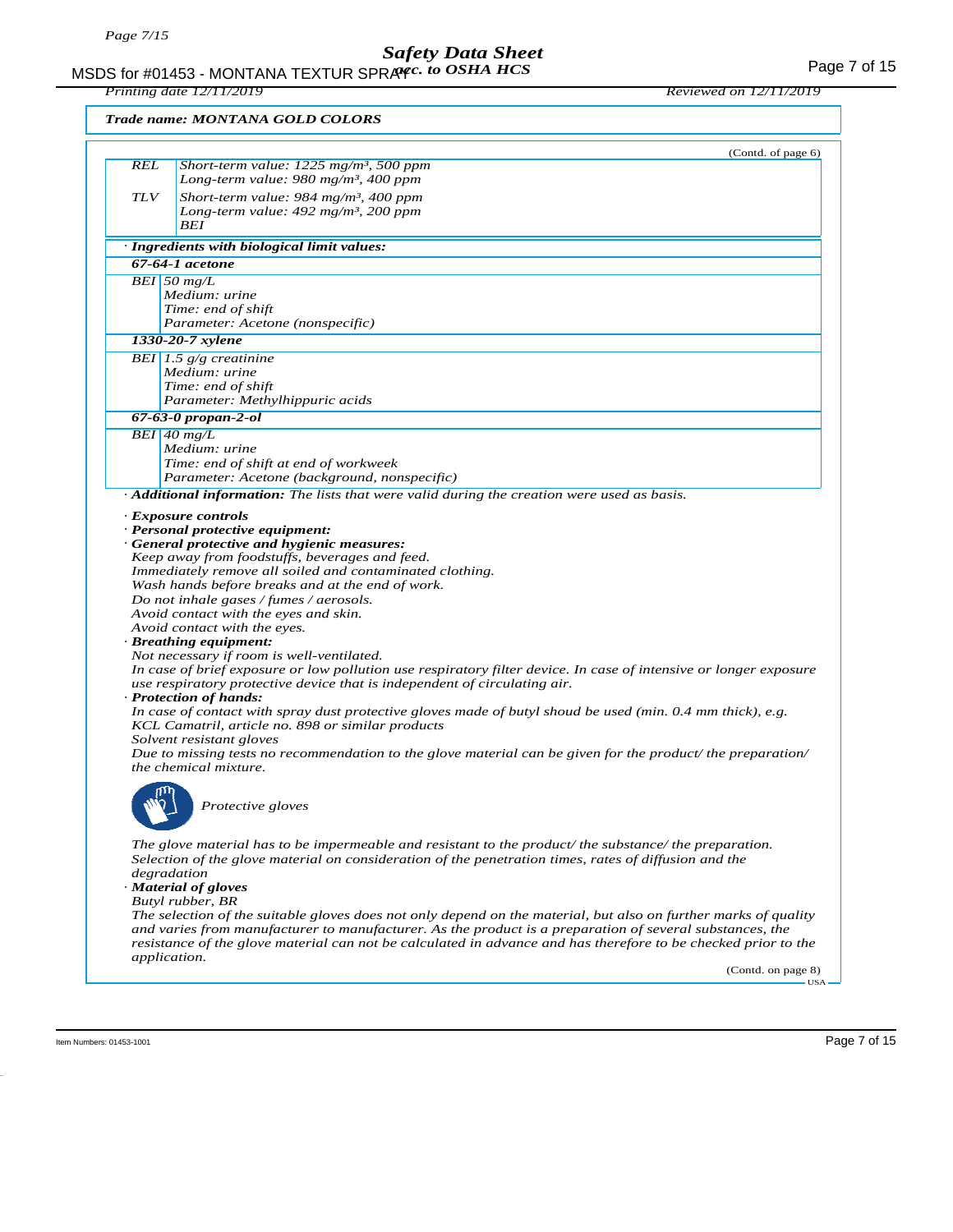MSDS for #01453 - MONTANA TEXTUR SPRAYC. to OSHA HCS The Second text of the Second Page 8 of 15 *acc. to OSHA HCS*

*Printing date 12/11/2019 Reviewed on 12/11/2019*

#### *Trade name: MONTANA GOLD COLORS*

*Tightly sealed goggles*

|                                                                                                             | (Contd. of page 7) |
|-------------------------------------------------------------------------------------------------------------|--------------------|
| · Penetration time of glove material                                                                        |                    |
| Butyl rubber gloves with a thickness of 0.4 mm are resistant to:                                            |                    |
| Acetone: 480 min                                                                                            |                    |
| Butyl acetate: 60 min                                                                                       |                    |
| Ethyl acetate: 170 min                                                                                      |                    |
| Xylene: 42 min                                                                                              |                    |
| The exact break through time has to be found out by the manufacturer of the protective gloves and has to be |                    |
| observed.                                                                                                   |                    |
| $\cdot$ Eye protection:                                                                                     |                    |
|                                                                                                             |                    |

| · Information on basic physical and chemical properties    |                                    |  |
|------------------------------------------------------------|------------------------------------|--|
| · General Information                                      |                                    |  |
| $\cdot$ Appearance:                                        |                                    |  |
| Form:                                                      | Aerosol                            |  |
| Color:                                                     | According to product specification |  |
| $\cdot$ Odor:                                              | Characteristic                     |  |
| · Odor threshold:                                          | Not determined.                    |  |
| $\cdot$ pH-value:                                          | Not determined.                    |  |
| Change in condition                                        |                                    |  |
| Melting point/Melting range:                               | Undetermined.                      |  |
| <b>Boiling point/Boiling range:</b>                        | Not applicable, as aerosol.        |  |
| · Flash point:                                             | Not applicable, as aerosol.        |  |
| · Flammability (solid, gaseous):                           | Not applicable.                    |  |
| · Ignition temperature:                                    | 240 °C (464 °F)                    |  |
| · Decomposition temperature:                               | Not determined.                    |  |
| · Danger of explosion:                                     | Not determined.                    |  |
| · Explosion limits:                                        |                                    |  |
| Lower:                                                     | 2.1 Vol $\%$                       |  |
| <b>Upper:</b>                                              | 26.2 Vol %                         |  |
| $\cdot$ Vapor pressure at 20 $\cdot$ C (68 $\cdot$ F):     | 4000 hPa (3000.2 mm Hg)            |  |
| $\cdot$ Density at 20 $\cdot$ C (68 $\cdot$ F):            | 0.9 $g/cm^3$ (7.5 lbs/gal)         |  |
| · Relative density                                         | Not determined.                    |  |
| · Vapor density                                            | Not determined.                    |  |
| · Evaporation rate                                         | Not applicable.                    |  |
| · Solubility in / Miscibility with                         |                                    |  |
| Water:                                                     | Not miscible or difficult to mix.  |  |
| · Partition coefficient (n-octanol/water): Not determined. |                                    |  |
| · Viscosity:                                               |                                    |  |
| Dynamic:                                                   | Not determined.                    |  |
| Kinematic:                                                 | Not determined.                    |  |
| · Solvent content:                                         |                                    |  |
| Organic solvents:                                          | 75.3%                              |  |
| Water:                                                     | $0.2 \%$                           |  |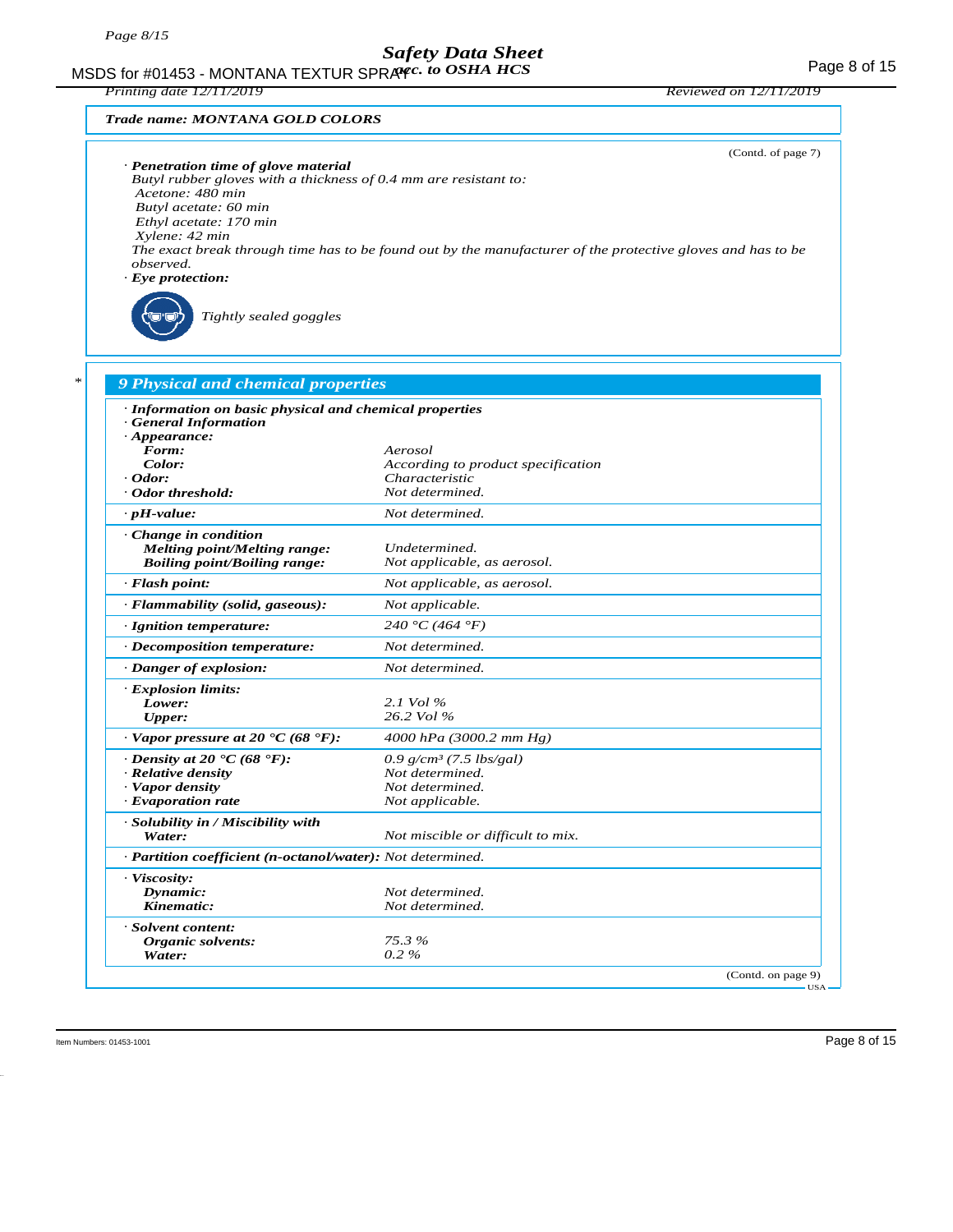MSDS for #01453 - MONTANA TEXTUR SPRAYC. to OSHA HCS **Acceleration of the CALITA** Page 9 of 15

*Printing date 12/11/2019 Reviewed on 12/11/2019*

#### *Trade name: MONTANA GOLD COLORS*

|                                                     | (Contd. of page 8)                                  |
|-----------------------------------------------------|-----------------------------------------------------|
| <b>VOC</b> content:                                 | 550.0 g/l / 4.59 lb/gal                             |
| <i>Solids content:</i><br>$\cdot$ Other information | 19.4%<br>No further relevant information available. |

#### *\* 10 Stability and reactivity*

*· Reactivity No further relevant information available.*

- *· Chemical stability*
- *· Thermal decomposition / conditions to be avoided: No decomposition if used according to specifications.*
- *· Possibility of hazardous reactions No dangerous reactions known.*
- *· Conditions to avoid No further relevant information available.*
- *· Incompatible materials: No further relevant information available.*
- *· Hazardous decomposition products: No dangerous decomposition products known.*

| · Information on toxicological effects<br>· Acute toxicity: |                                                        |                                                |  |  |  |
|-------------------------------------------------------------|--------------------------------------------------------|------------------------------------------------|--|--|--|
|                                                             | · LD/LC50 values that are relevant for classification: |                                                |  |  |  |
|                                                             | 141-78-6 ethyl acetate                                 |                                                |  |  |  |
| Oral                                                        | LD50                                                   | $>18000$ mg/kg (rab)                           |  |  |  |
| Dermal                                                      | LD50                                                   | 5620 mg/kg (rat)                               |  |  |  |
|                                                             |                                                        | Inhalative $ LCS0/4 h  1600 mg/m3$ (rat)       |  |  |  |
| 67-64-1 acetone                                             |                                                        |                                                |  |  |  |
| Oral                                                        | LD50                                                   | 5800 mg/kg $(rat)$                             |  |  |  |
| Dermal                                                      | LD50                                                   | $>15800$ mg/kg (rabbit)                        |  |  |  |
|                                                             | Inhalative $LC50/4h$                                   | $76$ mg/l (rat)                                |  |  |  |
|                                                             |                                                        | 64742-95-6 Hydrocarbons, C9, aromatics         |  |  |  |
| Oral                                                        | LD50                                                   | 3592 $mg/kg$ (rat)                             |  |  |  |
| Dermal                                                      | LD50                                                   | $3160$ mg/kg (rabbit)                          |  |  |  |
|                                                             |                                                        | 108-65-6 2-methoxy-1-methylethyl acetate       |  |  |  |
| Oral<br>LD50<br>$8530$ mg/kg (rat)                          |                                                        |                                                |  |  |  |
| Dermal                                                      | LD50                                                   | $>$ 5000 mg/kg (rabbit)                        |  |  |  |
|                                                             |                                                        | Inhalative $ LCS0/4 h  > 10000 mg/m3$ (rat)    |  |  |  |
| 1330-20-7 xylene                                            |                                                        |                                                |  |  |  |
| Oral                                                        | LD50                                                   | $3523$ mg/kg (rat)                             |  |  |  |
| Dermal                                                      | LD50                                                   | 2000 mg/kg (rabbit)                            |  |  |  |
|                                                             |                                                        | Inhalative $LC50/4 h$ 29000 mg/m3 (rat)        |  |  |  |
| $67 - 63 - 0$ propan-2-ol                                   |                                                        |                                                |  |  |  |
| Oral                                                        | LD50                                                   | 5840 mg/kg $(rat)$                             |  |  |  |
| Dermal                                                      | LD50                                                   | $13900$ mg/kg (rabbit)                         |  |  |  |
| Inhalative LC50                                             |                                                        | $>$ 25 mg/l (rat)<br>$LC$ 50: 6 $h$            |  |  |  |
| · Primary irritant effect:                                  |                                                        |                                                |  |  |  |
| . on the skin: No irritant effect.                          |                                                        |                                                |  |  |  |
| $\cdot$ on the eye: Irritating effect.                      |                                                        | · Sensitization: No sensitizing effects known. |  |  |  |

Item Numbers: 01453-1001 Page 9 of 15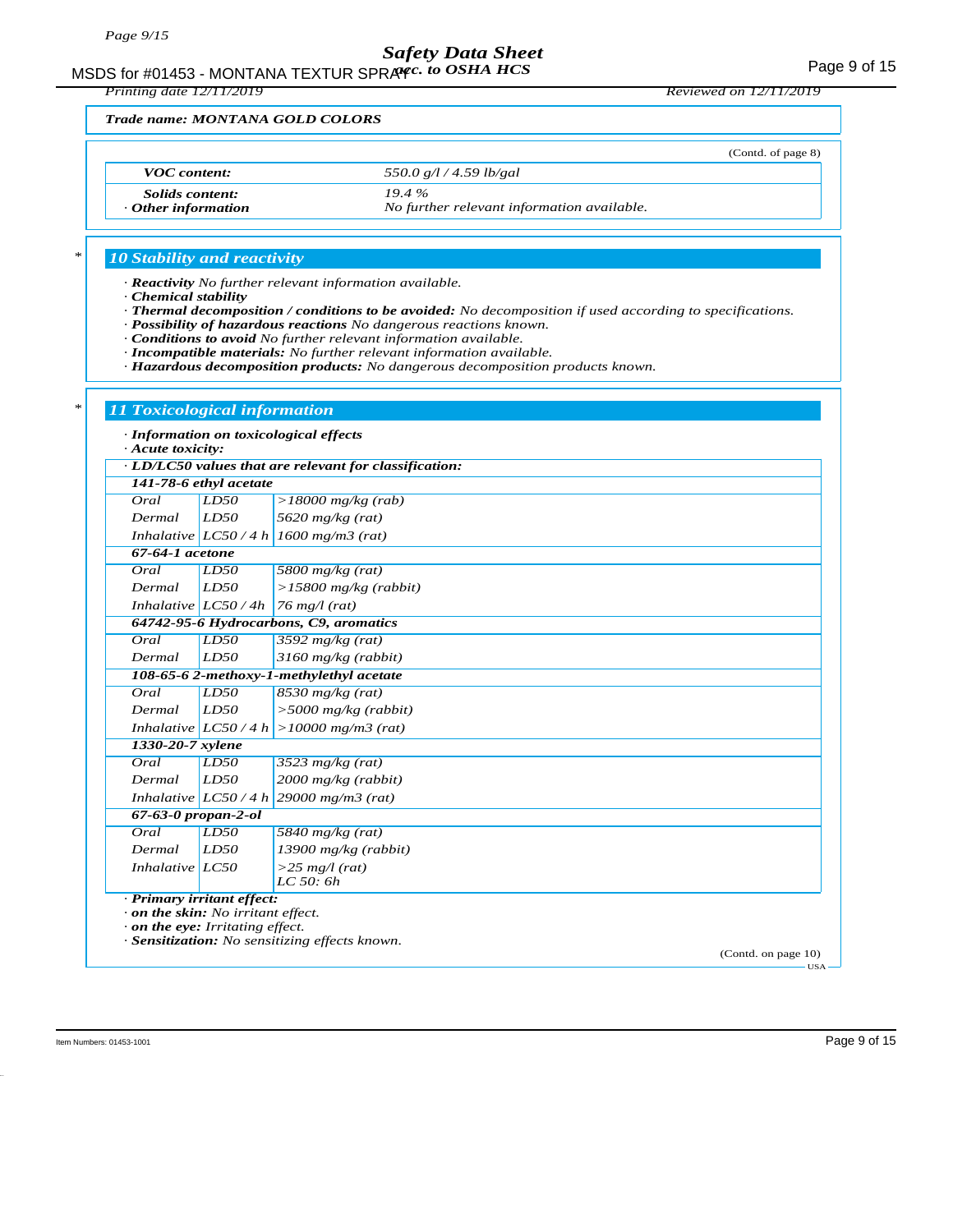MSDS for #01453 - MONTANA TEXTUR SPRAYC. to OSHA HCS For the Management of the Page 10 of 15 *acc. to OSHA HCS*

*Printing date 12/11/2019 Reviewed on 12/11/2019*

#### *Trade name: MONTANA GOLD COLORS*

|                                         | · Additional toxicological information:<br>Vapors have narcotic effect.<br>The product shows the following dangers according to internally approved calculation methods for | (Contd. of page 9)  |
|-----------------------------------------|-----------------------------------------------------------------------------------------------------------------------------------------------------------------------------|---------------------|
| <i>preparations:</i><br><b>Irritant</b> |                                                                                                                                                                             |                     |
|                                         |                                                                                                                                                                             |                     |
| · Carcinogenic categories               |                                                                                                                                                                             |                     |
|                                         | · IARC (International Agency for Research on Cancer)                                                                                                                        |                     |
|                                         | $13463-67-7$ titanium dioxide                                                                                                                                               | 2B                  |
|                                         | 1330-20-7 $x$ ylene, mixture of isomers                                                                                                                                     | $\mathbf{3}$        |
|                                         | 103-23-1 $Di-(2-ethylhexyl)$ adipate                                                                                                                                        | 3                   |
|                                         | 67-63-0 propan-2-ol                                                                                                                                                         | 3                   |
|                                         | 7631-86-9 silicon dioxide, chemically prepared                                                                                                                              | 3                   |
|                                         | 9002-88-4 Polyethylene low density                                                                                                                                          | 3                   |
|                                         | 100-41-4 ethylbenzene                                                                                                                                                       | 2B                  |
|                                         | 14808-60-7 Quartz (SiO2)                                                                                                                                                    | $\boldsymbol{\eta}$ |
| $100-42-5$ styrene                      |                                                                                                                                                                             | 2B                  |
|                                         | · NTP (National Toxicology Program)                                                                                                                                         |                     |
|                                         | 14808-60-7 Quartz (SiO2)                                                                                                                                                    | K                   |
| $100-42-5$ styrene                      |                                                                                                                                                                             | $\boldsymbol{R}$    |
|                                         | · OSHA-Ca (Occupational Safety & Health Administration)                                                                                                                     |                     |
|                                         | None of the ingredients is listed.                                                                                                                                          |                     |
|                                         |                                                                                                                                                                             |                     |
|                                         |                                                                                                                                                                             |                     |
|                                         | <b>12 Ecological information</b>                                                                                                                                            |                     |
| $\cdot$ Toxicity                        |                                                                                                                                                                             |                     |
| · Aquatic toxicity:                     |                                                                                                                                                                             |                     |
| 115-10-6 dimethyl ether                 |                                                                                                                                                                             |                     |
|                                         | $EC50/96 h$ 155 mg/l (algae)                                                                                                                                                |                     |
|                                         | $LC50/48 h$ >4000 mg/l (daphnia magna)                                                                                                                                      |                     |
|                                         |                                                                                                                                                                             |                     |
| 67-64-1 acetone                         | $LC50/96 h$ >4000 mg/l (fish)                                                                                                                                               |                     |

|                                          | <i>LC50/96h</i>                        | $8300$ mg/l (fish)                                                 |  |
|------------------------------------------|----------------------------------------|--------------------------------------------------------------------|--|
|                                          | EC50/96h                               | 7200 mg/l (algae)                                                  |  |
|                                          |                                        | $LC50/48 h$ 8450 mg/l (crustacean (water flea))                    |  |
|                                          | 64742-95-6 Hydrocarbons, C9, aromatics |                                                                    |  |
|                                          |                                        | $EC50/48 h$ 3.2 mg/l (Daphnia magna)                               |  |
|                                          |                                        | $EC$ 50 / 72 h 2.75 mg/l (Pseudokirchneriella Subcapitata)         |  |
|                                          |                                        | $EC50/96 h$ 9.2 mg/l (Regenbogenforelle)                           |  |
| 108-65-6 2-methoxy-1-methylethyl acetate |                                        |                                                                    |  |
|                                          |                                        | $EC50/48 h$ > 500 mg/l (daphnia magna)                             |  |
|                                          |                                        | $LC50/96 h$ 100-180 mg/l (oncorhynchus mykiss / Regenbogenforelle) |  |
|                                          | 1330-20-7 xylene                       |                                                                    |  |
|                                          |                                        | $EC50/48 h$ 7.4 mg/l (daphnia magna)                               |  |
|                                          |                                        | $LC50/96 h$ 13.5 mg/l (fish)                                       |  |
|                                          | $67 - 63 - 0$ propan-2-ol              |                                                                    |  |
|                                          | LC50/96h                               | 9640 mg/l (pimephales promelas; 96h)                               |  |
|                                          |                                        | $LC50/24 h$ 9714 mg/l (daphnia magna)                              |  |
|                                          |                                        | (Contd. on page 11)                                                |  |

USA

Item Numbers: 01453-1001 Page 10 of 15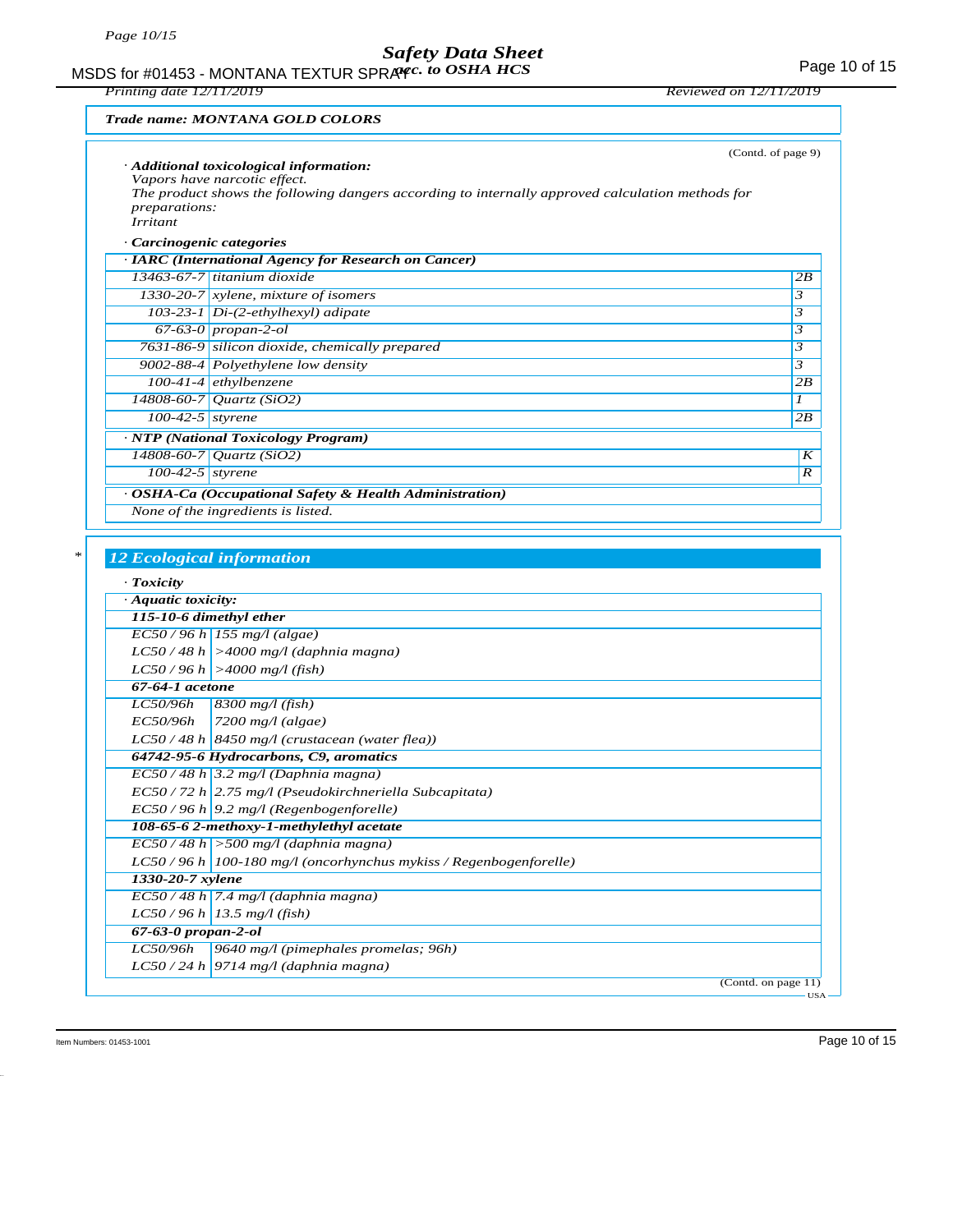#### MSDS for #01453 - MONTANA TEXTUR SPRAYC. to OSHA HCS For the Management of 15 *acc. to OSHA HCS*

*Printing date 12/11/2019 Reviewed on 12/11/2019*

| · Behavior in environmental systems:<br>· Mobility in soil No further relevant information available.<br>· Additional ecological information:<br>General notes:<br>system.<br>· Results of PBT and vPvB assessment<br>$\cdot$ <b>PBT</b> : Not applicable.<br>$\cdot$ vPvB: Not applicable. | (Contd. of page 10)<br>$\cdot$ Persistence and degradability No further relevant information available.<br>· Bioaccumulative potential No further relevant information available.<br>Water hazard class 1 (Self-assessment): slightly hazardous for water<br>Do not allow undiluted product or large quantities of it to reach ground water, water course or sewage<br>· Other adverse effects No further relevant information available. |
|---------------------------------------------------------------------------------------------------------------------------------------------------------------------------------------------------------------------------------------------------------------------------------------------|-------------------------------------------------------------------------------------------------------------------------------------------------------------------------------------------------------------------------------------------------------------------------------------------------------------------------------------------------------------------------------------------------------------------------------------------|
| <b>13 Disposal considerations</b>                                                                                                                                                                                                                                                           |                                                                                                                                                                                                                                                                                                                                                                                                                                           |
| $\cdot$ Recommendation:<br>· Uncleaned packagings:<br>$\cdot$ Recommendation:<br>Disposal must be made according to official regulations.<br>lights. Do not pierce or burn, even after use.<br>Do not spray on a naked flame or any incandescent material.                                  | Must not be disposed of together with household garbage. Do not allow product to reach sewage system.<br>Pressurized container: protect from sunlight and do not expose to temperatures exceeding $50^{\circ}$ C, i.e. electric<br>Buildup of explosive mixtures possible without sufficient ventilation.                                                                                                                                 |
| <b>14 Transport information</b>                                                                                                                                                                                                                                                             |                                                                                                                                                                                                                                                                                                                                                                                                                                           |
| · UN-Number                                                                                                                                                                                                                                                                                 | <i>UN1950</i>                                                                                                                                                                                                                                                                                                                                                                                                                             |
| DOT, IMDG, IATA                                                                                                                                                                                                                                                                             |                                                                                                                                                                                                                                                                                                                                                                                                                                           |
| $\cdot$ UN proper shipping name<br>$\cdot$ <i>DOT</i><br>$\cdot$ IMDG<br>$\cdot$ IATA                                                                                                                                                                                                       | Aerosols, flammable<br><i>AEROSOLS</i><br>AEROSOLS, flammable                                                                                                                                                                                                                                                                                                                                                                             |
| · Transport hazard class(es)                                                                                                                                                                                                                                                                |                                                                                                                                                                                                                                                                                                                                                                                                                                           |
| $\cdot$ DOT<br>· Class                                                                                                                                                                                                                                                                      | 2.1                                                                                                                                                                                                                                                                                                                                                                                                                                       |
| · Label<br>· IMDG, IATA                                                                                                                                                                                                                                                                     | 2.1                                                                                                                                                                                                                                                                                                                                                                                                                                       |
|                                                                                                                                                                                                                                                                                             |                                                                                                                                                                                                                                                                                                                                                                                                                                           |
| · Class<br>$-Label$                                                                                                                                                                                                                                                                         | 2.1<br>2.1                                                                                                                                                                                                                                                                                                                                                                                                                                |
| · Packing group<br>· DOT, IMDG, IATA                                                                                                                                                                                                                                                        | not regulated                                                                                                                                                                                                                                                                                                                                                                                                                             |

50.0.2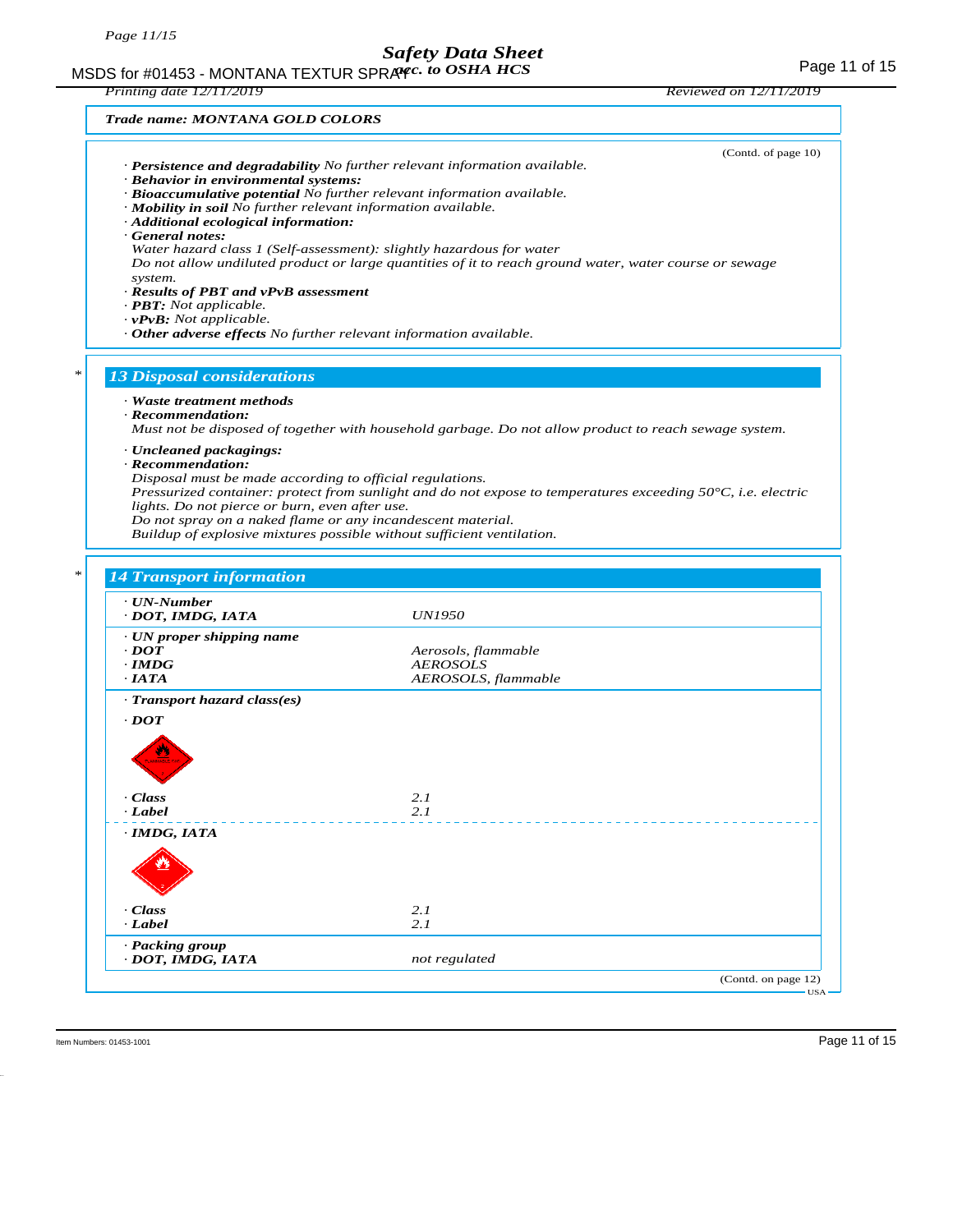MSDS for #01453 - MONTANA TEXTUR SPRAY*c. to OSHA HCS* Formulation of the state of 15

*Printing date 12/11/2019 Reviewed on 12/11/2019*

*Trade name: MONTANA GOLD COLORS*

|                                              | (Contd. of page 11)                                              |
|----------------------------------------------|------------------------------------------------------------------|
| · Environmental hazards:                     | Not applicable.                                                  |
| · Special precautions for user               | Warning: Gases                                                   |
| · Danger code (Kemler):                      |                                                                  |
| · EMS Number:                                | $F$ -D.S-U                                                       |
| · Stowage Code                               | SW1 Protected from sources of heat.                              |
|                                              | SW22 For AEROSOLS with a maximum capacity of 1 litre:            |
|                                              | Category A. For AEROSOLS with a capacity above 1 litre:          |
|                                              | Category B. For WASTE AEROSOLS: Category C, Clear of             |
|                                              | living quarters.                                                 |
| · Segregation Code                           | SG69 For AEROSOLS with a maximum capacity of 1 litre:            |
|                                              | Segregation as for class 9. Stow "separated from" class 1 except |
|                                              | for division 1.4.                                                |
|                                              | For AEROSOLS with a capacity above 1 litre:                      |
|                                              | Segregation as for the appropriate subdivision of class 2.       |
|                                              | For WASTE AEROSOLS:                                              |
|                                              | Segregation as for the appropriate subdivision of class 2.       |
|                                              |                                                                  |
| · Transport in bulk according to Annex II of |                                                                  |
| <b>MARPOL73/78 and the IBC Code</b>          | Not applicable.                                                  |
| · Transport/Additional information:          |                                                                  |
| $\cdot$ DOT                                  |                                                                  |
| • Quantity limitations                       | On passenger aircraft/rail: 75 kg                                |
|                                              | On cargo aircraft only: 150 kg                                   |
| $\cdot$ IMDG                                 |                                                                  |
| $\cdot$ Limited quantities (LO)              | II.                                                              |
| $\cdot$ Excepted quantities (EQ)             | Code: E0                                                         |
|                                              | Not permitted as Excepted Quantity                               |
| · UN "Model Regulation":                     | <b>UN 1950 AEROSOLS, 2.1</b>                                     |

### *\* 15 Regulatory information*

*· Safety, health and environmental regulations/legislation specific for the substance or mixture · Sara*

|                    | · Section 355 (extremely hazardous substances):   |  |  |  |
|--------------------|---------------------------------------------------|--|--|--|
|                    | None of the ingredients is listed.                |  |  |  |
|                    | · Section 313 (Specific toxic chemical listings): |  |  |  |
|                    | 1330-20-7 $x$ ylene, mixture of isomers           |  |  |  |
|                    | $103-23-1$ Di- $(2-ethylhexyl)$ adipate           |  |  |  |
|                    | $67-63-0$ propan-2-ol                             |  |  |  |
|                    | $100-41-4$ ethylbenzene                           |  |  |  |
|                    | 85-44-9 phthalic anhydride                        |  |  |  |
| $100-42-5$ styrene |                                                   |  |  |  |
|                    | · TSCA (Toxic Substances Control Act):            |  |  |  |
|                    | 115-10-6 dimethyl ether                           |  |  |  |
|                    | $141-78-6$ ethyl acetate                          |  |  |  |
|                    | $67-64-1$ acetone                                 |  |  |  |
|                    | $74-98-6$ propane                                 |  |  |  |
|                    | $106 - 97 - 8$ <i>butane</i>                      |  |  |  |
|                    | 64742-95-6 Hydrocarbons, C9, aromatics            |  |  |  |
|                    | (Contd. on page 13)                               |  |  |  |

Item Numbers: 01453-1001 Page 12 of 15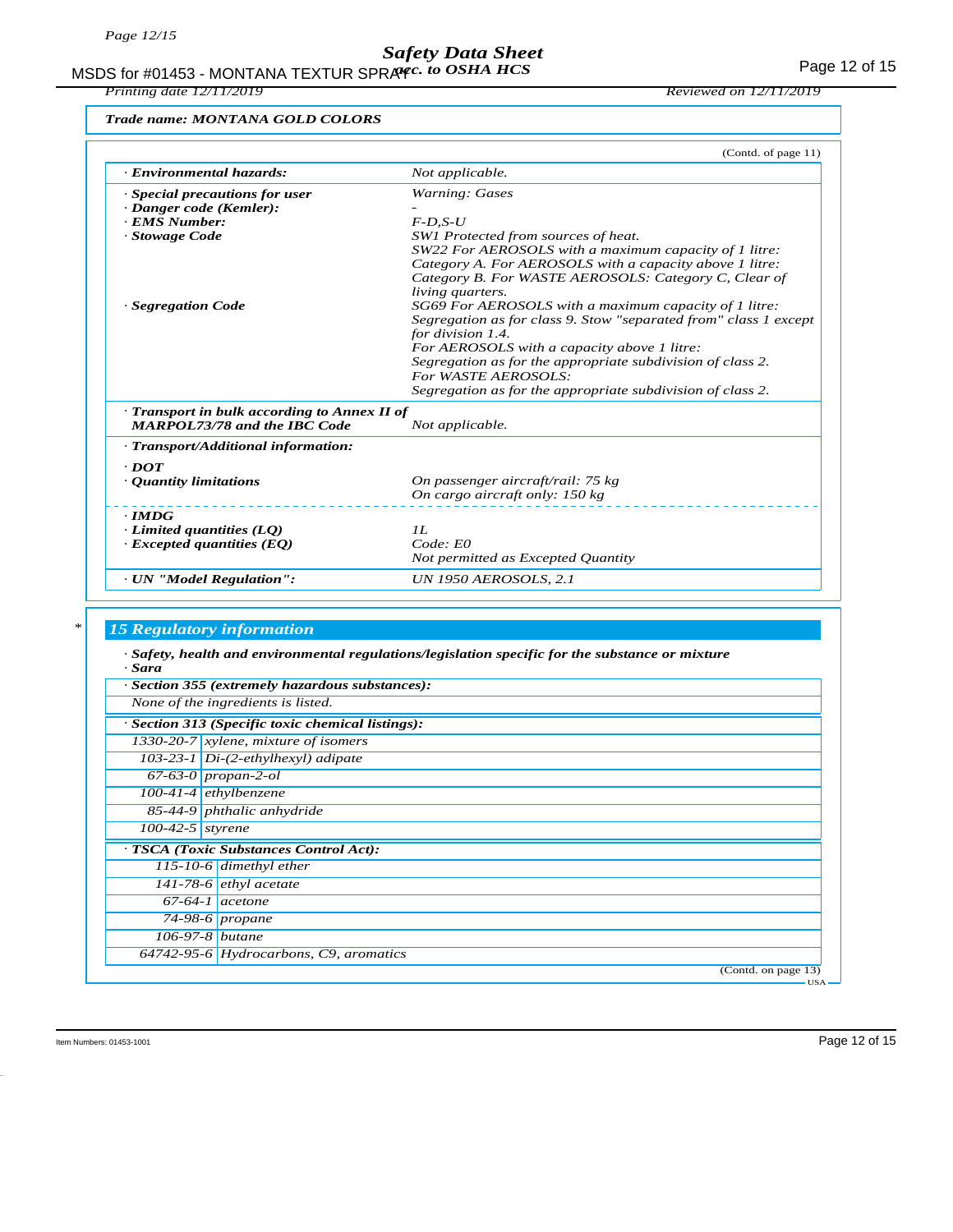MSDS for #01453 - MONTANA TEXTUR SPRAYC. to OSHA HCS The Second text of the Second Page 13 of 15 *acc. to OSHA HCS*

*Printing date 12/11/2019 Reviewed on 12/11/2019*

*Trade name: MONTANA GOLD COLORS*

|                           | (Contd. of page 12)<br>$13463-67-7$ titanium dioxide                                                                                                            |         |
|---------------------------|-----------------------------------------------------------------------------------------------------------------------------------------------------------------|---------|
|                           |                                                                                                                                                                 |         |
|                           | 108-65-6 2-methoxy-1-methylethyl acetate                                                                                                                        |         |
|                           | 1330-20-7 xylene, mixture of isomers                                                                                                                            |         |
|                           | 9004-70-0 cellulose nitrate                                                                                                                                     |         |
|                           | $75-28-5$ isobutane                                                                                                                                             |         |
|                           | C.I. Pigment Blue 15:4<br>Kupfer-Phthalocyanin-Pigment                                                                                                          |         |
|                           | 103-23-1 Di-(2-ethylhexyl) adipate                                                                                                                              |         |
|                           | $67-63-0$ propan-2-ol                                                                                                                                           |         |
|                           | 7631-86-9 silicon dioxide, chemically prepared                                                                                                                  |         |
|                           | 9002-88-4 Polyethylene low density                                                                                                                              |         |
|                           | $100-41-4$ ethylbenzene                                                                                                                                         |         |
|                           | mixture of: N,N'-ethane-1,2-diylbis(hexanamide); 12-hydroxy-N-[2-[(1-oxyhexyl)amino]ethyl]<br>octadecanamide; N,N'-ethane-1,2-diylbis(12-hydroxyoctadecanamide) |         |
|                           | 123-86-4 $n$ -butyl acetate                                                                                                                                     |         |
| 92797-60-9 Silan,         |                                                                                                                                                                 |         |
|                           | Trimethoxyoctyl-                                                                                                                                                |         |
|                           | Hydrolyseprodukt mit Siliciumdioxid                                                                                                                             |         |
|                           | 85-44-9 phthalic anhydride                                                                                                                                      |         |
|                           | 64742-95-6 Solvent naphtha (petroleum), light arom.                                                                                                             |         |
| 147900-93-4 fatty acids   |                                                                                                                                                                 |         |
|                           | $64742-82-1$ naphtha (petroleum), hydrodesulphurized heavy                                                                                                      |         |
|                           | 121888-68-4 121888-68-4 Bentone SD2                                                                                                                             |         |
|                           | 85711-55-3 Fatty acids, tall-oil, compds. with oleylamine                                                                                                       |         |
|                           | 14808-60-7 Quartz (SiO2)                                                                                                                                        |         |
|                           | 70657-70-4 2-methoxypropyl acetate                                                                                                                              |         |
|                           | $100-42-5$ styrene                                                                                                                                              |         |
|                           | 111-66-0 $oct$ -1-ene                                                                                                                                           |         |
| · Proposition 65          |                                                                                                                                                                 |         |
|                           | Chemicals known to cause cancer:                                                                                                                                |         |
|                           | 13463-67-7 titanium dioxide                                                                                                                                     |         |
|                           | $100-41-4$ ethylbenzene                                                                                                                                         |         |
|                           | 14808-60-7 Quartz (SiO2)                                                                                                                                        |         |
| $100-42-5$ styrene        |                                                                                                                                                                 |         |
|                           | · Chemicals known to cause reproductive toxicity for females:                                                                                                   |         |
|                           | None of the ingredients is listed.                                                                                                                              |         |
|                           | · Chemicals known to cause reproductive toxicity for males:                                                                                                     |         |
|                           | None of the ingredients is listed.                                                                                                                              |         |
|                           | Chemicals known to cause developmental toxicity:                                                                                                                |         |
|                           | None of the ingredients is listed.                                                                                                                              |         |
| · Carcinogenic categories |                                                                                                                                                                 |         |
|                           | · EPA (Environmental Protection Agency)                                                                                                                         |         |
| $67-64-1$ acetone         |                                                                                                                                                                 | 1       |
|                           | 1330-20-7 xylene, mixture of isomers                                                                                                                            | I       |
|                           | 103-23-1 Di-(2-ethylhexyl) adipate                                                                                                                              | $\,c\,$ |
|                           | 100-41-4 ethylbenzene                                                                                                                                           | D       |
|                           |                                                                                                                                                                 |         |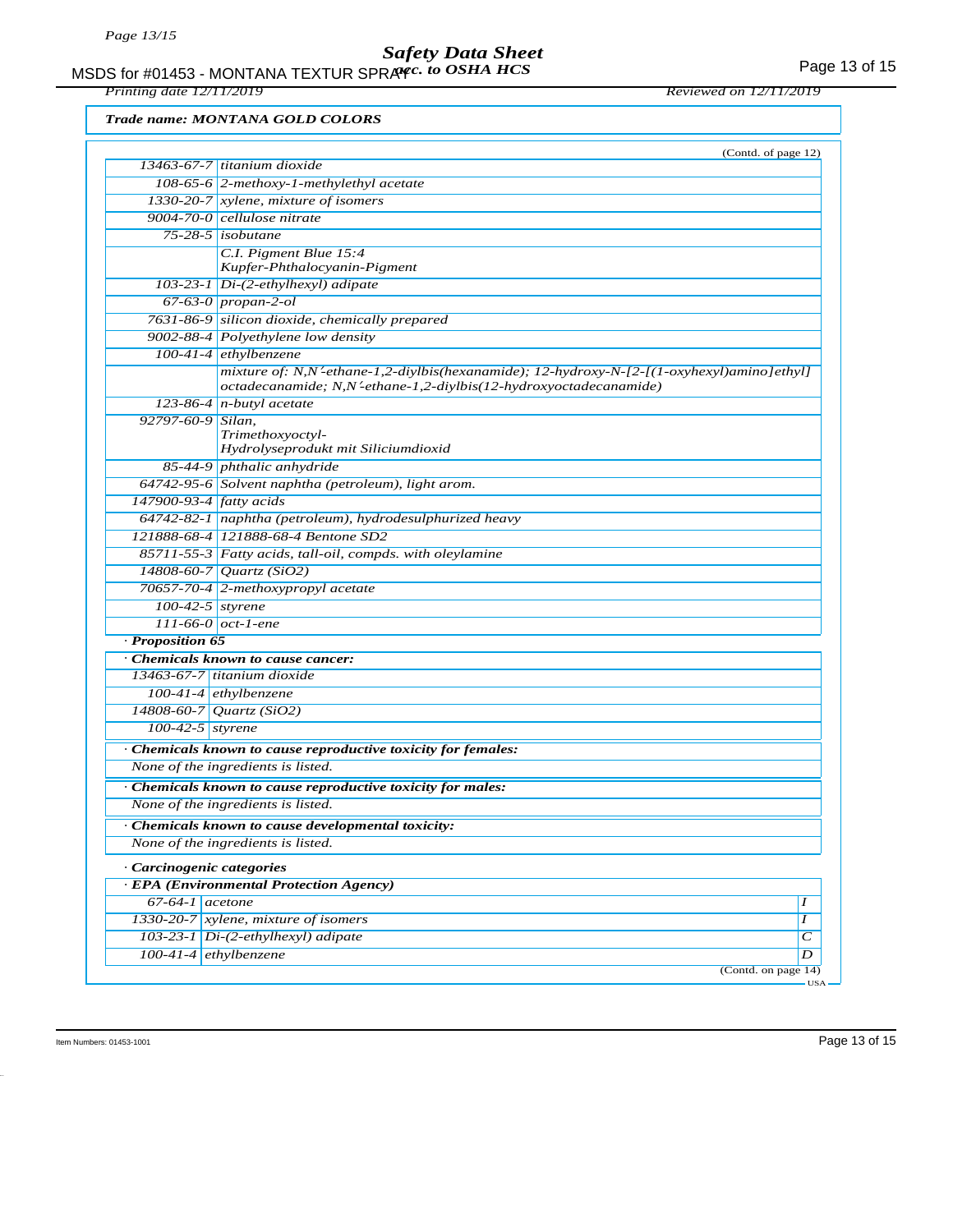MSDS for #01453 - MONTANA TEXTUR SPRAY*c. to OSHA HCS* Formulation of 15

*Printing date 12/11/2019 Reviewed on 12/11/2019*

#### *Trade name: MONTANA GOLD COLORS*

|                    |                                                                                                                         | (Contd. of page 13) |
|--------------------|-------------------------------------------------------------------------------------------------------------------------|---------------------|
|                    | $\cdot$ TLV (Threshold Limit Value established by ACGIH)                                                                |                     |
| $67-64-1$ acetone  |                                                                                                                         | A4                  |
|                    | 13463-67-7 titanium dioxide                                                                                             | A4                  |
|                    | 1330-20-7 xylene, mixture of isomers                                                                                    | A4                  |
|                    | $67-63-0$ propan-2-ol                                                                                                   | A4                  |
|                    | $100-41-4$ ethylbenzene                                                                                                 | A3                  |
|                    | 85-44-9 phthalic anhydride                                                                                              | A4                  |
|                    | 14808-60-7 Ouartz (SiO2)                                                                                                | A2                  |
| $100-42-5$ styrene |                                                                                                                         | A4                  |
|                    | · NIOSH-Ca (National Institute for Occupational Safety and Health)                                                      |                     |
|                    | $13463-67-7$ titanium dioxide                                                                                           |                     |
|                    | 14808-60-7 Ouartz (SiO2)                                                                                                |                     |
|                    | $Cl_1$ and all suffers are received. A $Cl_2$ and all $Cl_2$ for $\Lambda$ are seen and $L$ and $L$ and a second of any |                     |

*· Chemical safety assessment: A Chemical Safety Assessment has not been carried out.*

#### *\* 16 Other information*

*This information is based on our present knowledge. However, this shall not constitute a guarantee for any specific product features and shall not establish a legally valid contractual relationship.*

#### *· Relevant phrases*

| Relevant prirases                                                                                                                                                                      |
|----------------------------------------------------------------------------------------------------------------------------------------------------------------------------------------|
| H220 Extremely flammable gas.                                                                                                                                                          |
| H225 Highly flammable liquid and vapor.                                                                                                                                                |
| H226 Flammable liquid and vapor.                                                                                                                                                       |
| H228 Flammable solid.                                                                                                                                                                  |
| H280 Contains gas under pressure; may explode if heated.                                                                                                                               |
| H304 May be fatal if swallowed and enters airways.                                                                                                                                     |
| H312 Harmful in contact with skin.                                                                                                                                                     |
| H315 Causes skin irritation.                                                                                                                                                           |
| H319 Causes serious eye irritation.                                                                                                                                                    |
| H332 Harmful if inhaled.                                                                                                                                                               |
| H335 May cause respiratory irritation.                                                                                                                                                 |
| H336 May cause drowsiness or dizziness.                                                                                                                                                |
|                                                                                                                                                                                        |
| H351 Suspected of causing cancer.                                                                                                                                                      |
| $\cdot$ Date of preparation / last revision 12/11/2019/-                                                                                                                               |
| <b>Abbreviations and acronyms:</b>                                                                                                                                                     |
| RID: Règlement international concernant le transport des marchandises dangereuses par chemin de fer (Regulations Concerning the<br>International Transport of Dangerous Goods by Rail) |
| ICAO: International Civil Aviation Organisation                                                                                                                                        |
| ADR: Accord européen sur le transport des marchandises dangereuses par Route (European Agreement concerning the International                                                          |
| Carriage of Dangerous Goods by Road)                                                                                                                                                   |
| <b>IMDG:</b> International Maritime Code for Dangerous Goods                                                                                                                           |
| DOT: US Department of Transportation                                                                                                                                                   |
| IATA: International Air Transport Association                                                                                                                                          |
| ACGIH: American Conference of Governmental Industrial Hygienists<br><b>EINECS: European Inventory of Existing Commercial Chemical Substances</b>                                       |
| <b>ELINCS: European List of Notified Chemical Substances</b>                                                                                                                           |
| CAS: Chemical Abstracts Service (division of the American Chemical Society)                                                                                                            |
| NFPA: National Fire Protection Association (USA)                                                                                                                                       |
| HMIS: Hazardous Materials Identification System (USA)                                                                                                                                  |
| LC50: Lethal concentration, 50 percent                                                                                                                                                 |
| LD50: Lethal dose, 50 percent<br>PBT: Persistent, Bioaccumulative and Toxic                                                                                                            |
| vPvB: very Persistent and very Bioaccumulative                                                                                                                                         |
| NIOSH: National Institute for Occupational Safety                                                                                                                                      |
| OSHA: Occupational Safety & Health                                                                                                                                                     |
| TLV: Threshold Limit Value                                                                                                                                                             |
| PEL: Permissible Exposure Limit                                                                                                                                                        |
| REL: Recommended Exposure Limit                                                                                                                                                        |
| <b>BEI: Biological Exposure Limit</b><br>Flam. Gas 1: Flammable gases - Category 1                                                                                                     |
| Flam. Aerosol 1: Aerosols - Category 1                                                                                                                                                 |
|                                                                                                                                                                                        |

(Contd. on page 15) USA

Item Numbers: 01453-1001 Page 14 of 15